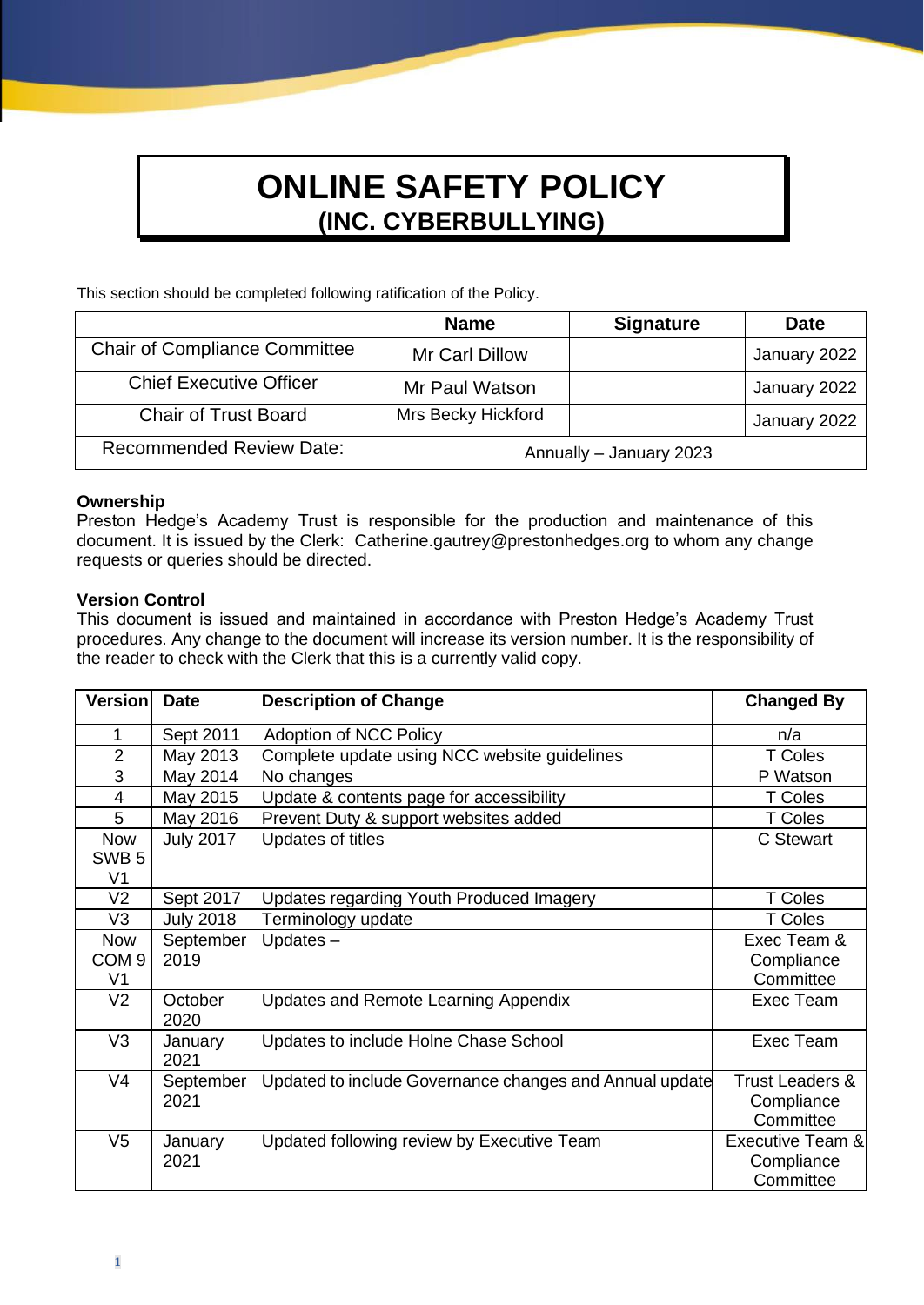#### **Contents**

- **Page 3: Writing & Reviewing the Online Safety Policy**
- **Page 3: Policy Statement**
- **Page 4: Policy Aims**
- **Page 4: The scope of this policy & Responsibilities**
- **Page 7: Legislation & Guidance**
- **Page 7: Educating Pupils and Parents about Online Safety**
- **Page 9: Educating Parents about Online Safety**
- **Page 9: Cyberbullying**
- **Page 10: Staff Targeting**
- **Page 10: Examining Electronic Devices**
- **Page 11: Sexting & Youth Produced Imagery**
- **Page 12: Peer on Peer (Child on Child) Abuse & Up skirting**
- **Page 13: Incident Reporting**
- **Page 14: Training**
- **Page 14: Monitoring**
- **Page 15: PREVENT Duty**
- **Page 16: Safeguards for Online Activity**
- **Page 17: Use of School & Personal equipment**
- **Page 19: Information & Support websites**
- **Page 20: Acceptable Use Policy - Staff**
- **Page 23: Acceptable Use Policy - Pupils**
- **Page 24: Filtering Change Log**
- **Page 25: Twitter, Facebook, Instagram, Appendix**
- **Page 26: Remote Learning Appendix – Seesaw & Zoom**
- **Page 27: Remote Learning Appendix – Google Classroom**
- **Page 28: ICT Risk Assessment Log**
- **Page 30: Appendix: List of words to limit Facebook comments**
- **Appendix 1 - Instagram Risk Assessment**
- **Appendix 2- School Online Assemblies Planner**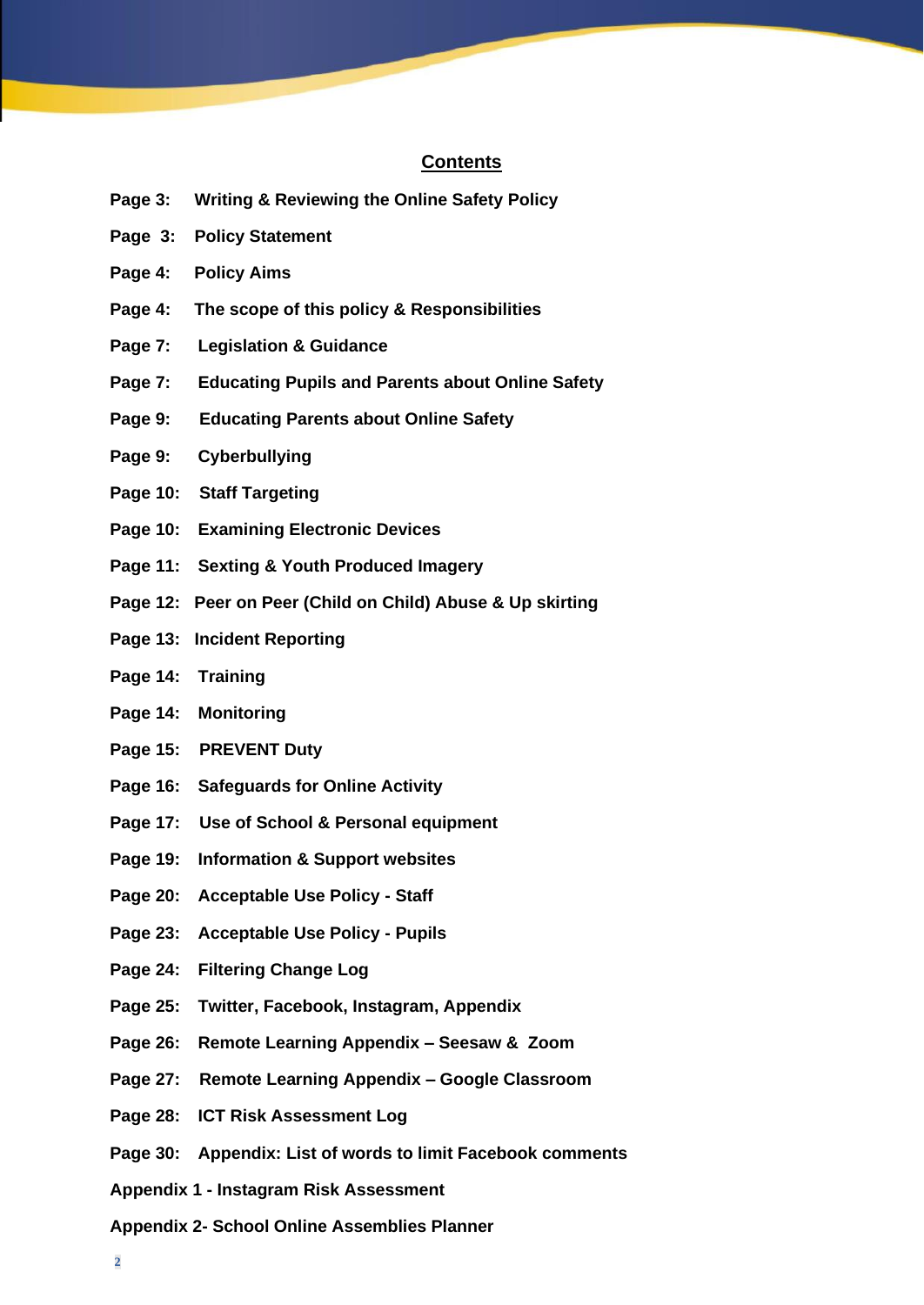#### **Writing and reviewing the Online Safety Policy**

- The Online Safety Policy relates to other policies including those for ICT, bullying and for Safeguarding and Child Protection.
- Our Online Safety Policy has been written by the Trust, building on the Northamptonshire Online Safety Policy and government guidance. It has been agreed by the Executive Team and approved by the Trust Compliance Committee

#### **Policy Statement**

For clarity, the Online Safety policy uses the following terms unless otherwise stated:

**Users** - refers to staff, trustees, school volunteers, students and any other person working in or on behalf of the school, including contractors.

**Parents** – any adult with a legal responsibility for the child/young person outside the school e.g. parent, guardian, carer.

**School** – any school business or activity conducted on or off the school site, e.g. visits, conferences, school trips etc.

**Wider school community** – students, all staff, governing body, parents

ICT and the internet have become integral to teaching and learning within schools, providing children, young people and staff with opportunities to improve understanding and access online resources at the touch of a button.

At present, the internet based technologies children and young people are using inside and outside of the classroom are:

- Websites
- Social Media
- Apps
- Mobile phones
- Other mobile devices such as tablets and gaming devices
- Online gaming
- Blogs and Wikis
- Learning Platforms and Virtual Learning Environments
- VR Headsets
- Email, Instant Messaging and Chat Rooms
- Podcasting
- Video sharing
- Downloading
- On demand TC, video, radio /Smart TVs

Whilst technology has many benefits for our school community, we recognize that clear procedures for appropriate use and educations for staff and students about online behaviours, age restrictions and potential risks are crucial. All schools have a duty to ensure that children and young people are protected from potential harm both within and beyond the school environment. Every effort will be made to safeguard against all risks, however it is likely that we will never be able to completely eliminate them.

Organisations must be aware that children and staff cannot be completely prevented from risks using the internet. In accordance with Ofsted requirements, young people need to be empowered and educated to make healthy and responsible decisions when using the internet – in particular social media. Online Safety, like safeguarding must be a whole school approach, and all staff must take appropriate measures to keep young people and themselves safe using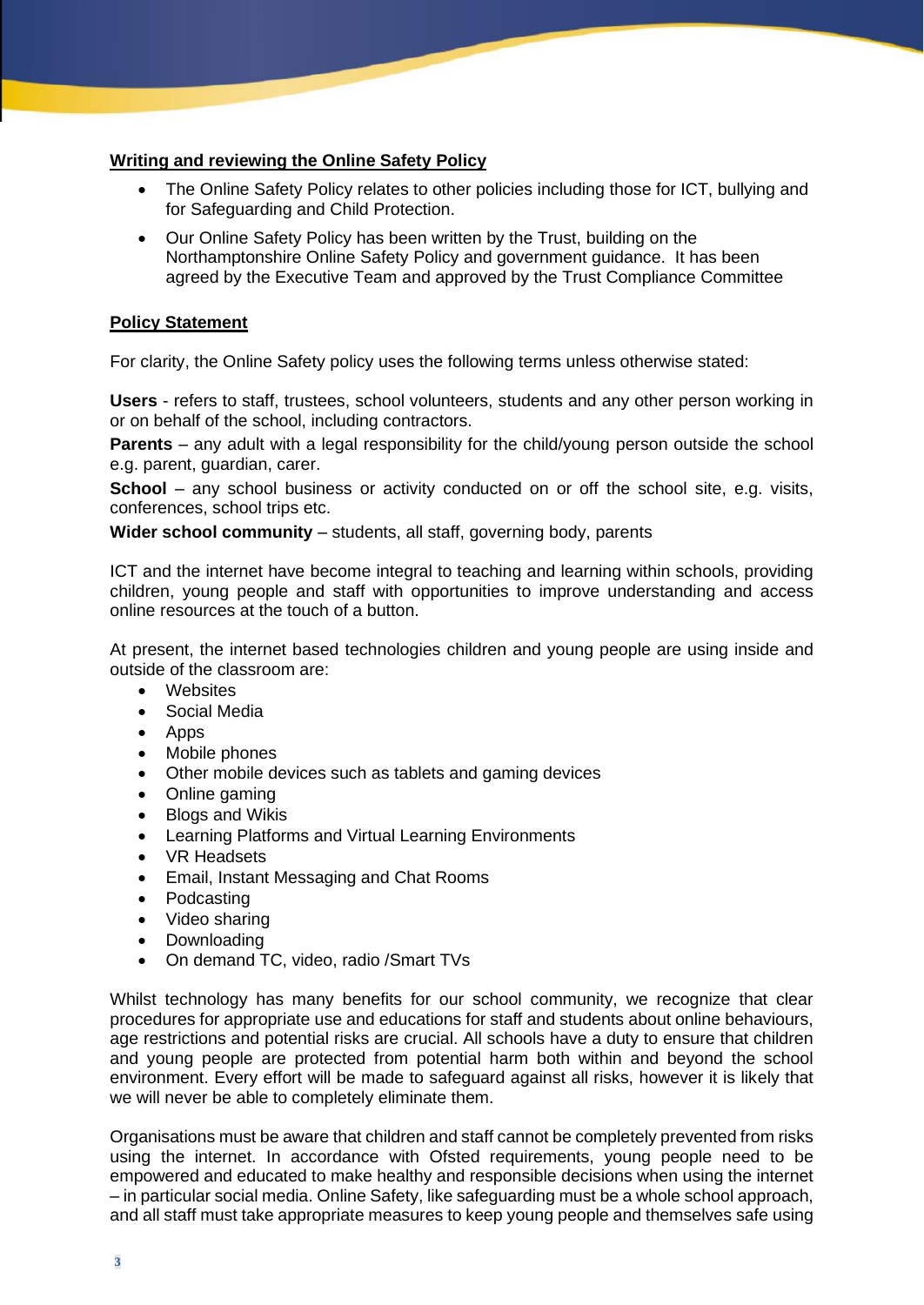the internet and social media. Members of staff also need to be aware of how to manage their own professional reputation online and demonstrate online behaviours that are in line with their professional role. Any incidents that do arise will be dealt with quickly and according to policy to ensure that children, young people and staff continue to be protected.

Online safeguarding, known as Online Safety, is an area that is constantly evolving and as such this policy will be reviewed on an annual basis or in response to an Online Safety incident, whichever is sooner. **This policy is to be used in conjunction with the Trust's Safeguarding and Child Protection Policy, with any Online Safety concerns noted to be immediately shared with the DSL or DDSL in the individual schools.**

Both this policy and the Acceptable Use Agreement (for all stakeholders) are inclusive of fixed and mobile internet; technologies provided by the school (such as PCs, laptops, mobile devices, webcams, whiteboard, digital video equipment; and technologies owned by pupils and staff but brought onto school premises (such as mobile phones or other mobile devices).

### **The aim of this policy is**:

- To emphasise the need to educate staff and children about the pros and cons of technology in, and outside of, a school environment.
- To provide safeguards and rules for acceptable use to guide the wider school community in their online experiences.
- To ensure adults are clear about procedures for misuse of technology within and beyond the school setting.
- To ensure risks are identified, assessed. and mitigated (where possible) in order to reduce any foreseeable harm to the student, or liability to the school.
- To deliver an effective approach to online safety, which empowers us to protect and educate the whole school community in its use of technology.

#### **The scope of this policy:**

This policy applies to all staff, pupils, trustees, visitors and contractors accessing the internet or using technological devices on school premises. This includes staff or pupil use of personal devices, such as mobile phones, which are brought onto school grounds. This policy is also applicable where staff or individual have been provided with school issued devices for use offsite e.g. a school laptop.

#### **Responsibilities**

#### **Trust Compliance Committee**

The Trust Compliance Committee is accountable for ensuring that our school has effective policies and procedures in place; as such they will:

• Review this policy annually, or, in response to any online safety incident to ensure that the policy is up to date, covers all aspects of technology use within the school and to ensure online safety incidents were appropriately dealt with and ensure the policy was effective in managing those incidents.

#### **Principal**

Reporting to the Chief Executive Officer, the Compliance Committee and the Trust Board the Principal/Principal has overall responsibility for Online Safety within the Trust's schools. The day-to-day management of this will be delegated to a member of staff, the Online Safety Lead (or more than one), as indicated below.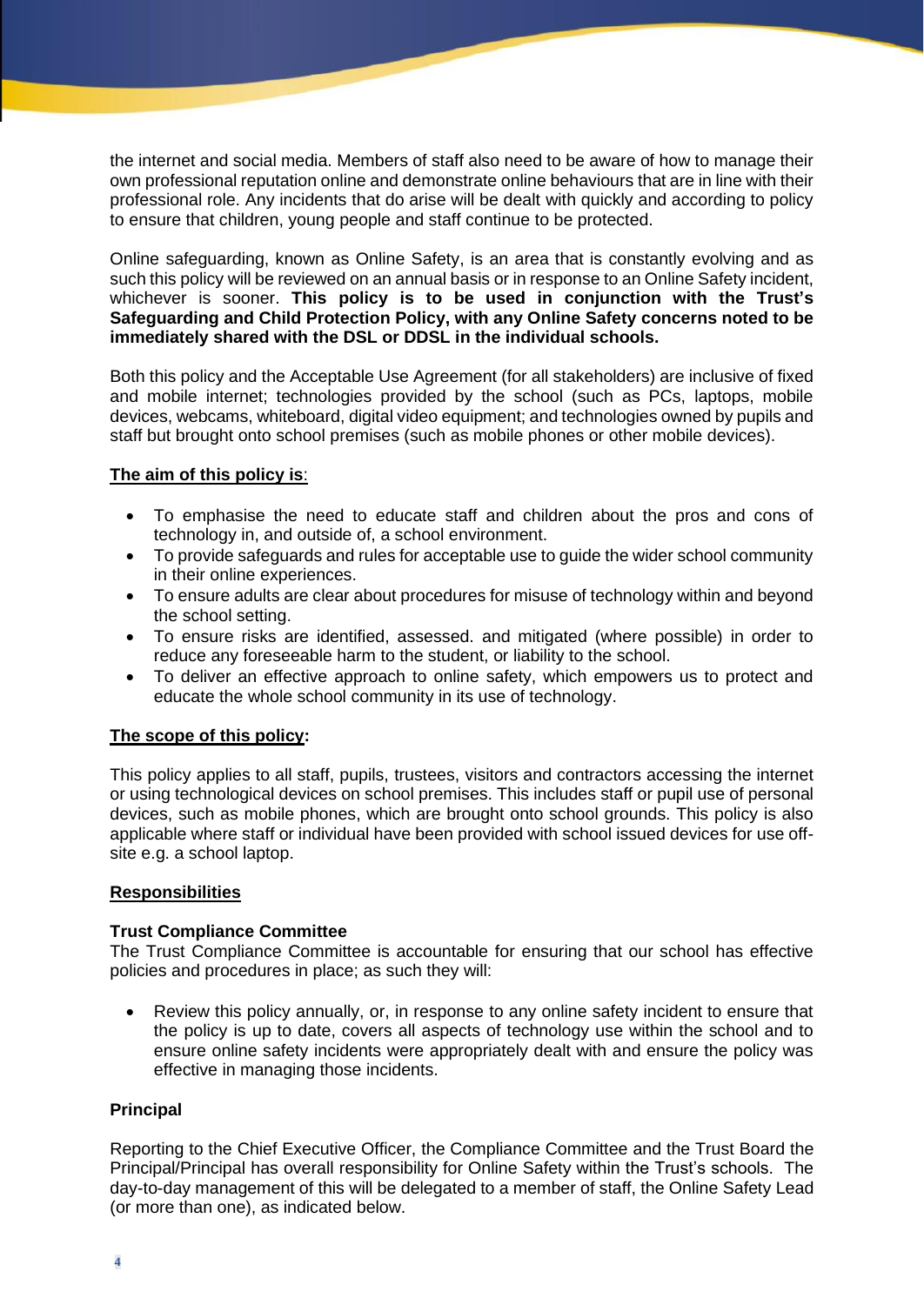Principal will ensure that:

- Online Safety training throughout the school is planned and up to date and appropriate to the recipient, i.e. students, all staff, senior leadership team and governing body, parents.
- The designated Online Safety Lead(s) has had appropriate CPD in order to undertake the day-to-day duties.
- All Online Safety incidents are dealt with promptly and appropriately. The designated adults for updating Securus & Online concern logs are dealing with incidents promptly and appropriately.

#### **DSL and DDSL**

- Remain updated with relevant safeguarding needs regarding Online Safety
- Alert and advise the Principal and Online Safety Lead of any necessary additions needed in the policy
- Provide safeguarding training to staff including Online Safety procedures and how to respond to Online Safety incidents, alongside the Online Safety officer.

#### **Online Safety Lead**

The Online Safety Lead will:

- Keep up to date with the latest risks to children whilst using technology; familiarize him/herself with the latest research and available resources for school and home use.
- Review this policy regularly and bring any matters to the attention of the Principal.
- Advise the Principal, on all Online Safety matters.
- Engage with parents and the school community on Online Safety matters at school and/or at home.
- Liaise with the local authority, IT technical support and other agencies as required.
- Retain responsibility for the Online Safety incident log; ensure staff know what to report and ensure the appropriate audit trail.
- Ensure any technical Online Safety measures in school (e.g. Internet filtering software, behaviour management software) are fit for purpose through liaison with the local authority and/or ICT Technical Support.
- Make him/herself aware of any reporting function with technical Online Safety measures, i.e. internet filtering reporting function; liaise with the Principal and responsible governor to decide on what reports may be appropriate for viewing.

#### **ICT Technical Support Staff**

Technical support staff are responsible for ensuring that:

- The IT technical infrastructure is secure; this will include at a minimum:
- Ensure all aspects of their contractual obligations are fulfilled.
- Anti-virus is fit-for-purpose, up to date and applied to all capable devices.
- Windows (or other operating system) updates are regularly monitored and devices updated as appropriate.
- Any Online Safety technical solutions such as Internet filtering are operating correctly.
- Filtering levels are applied appropriately and according to the age of the user; those categories of use are discussed and agreed with the Online Safety Lead and Principal.
- That any problems or faults related to filtering are reported to a Designated Safeguarding Lead and the broadband provider immediately, and are passed to the DSL and Online Safety Lead.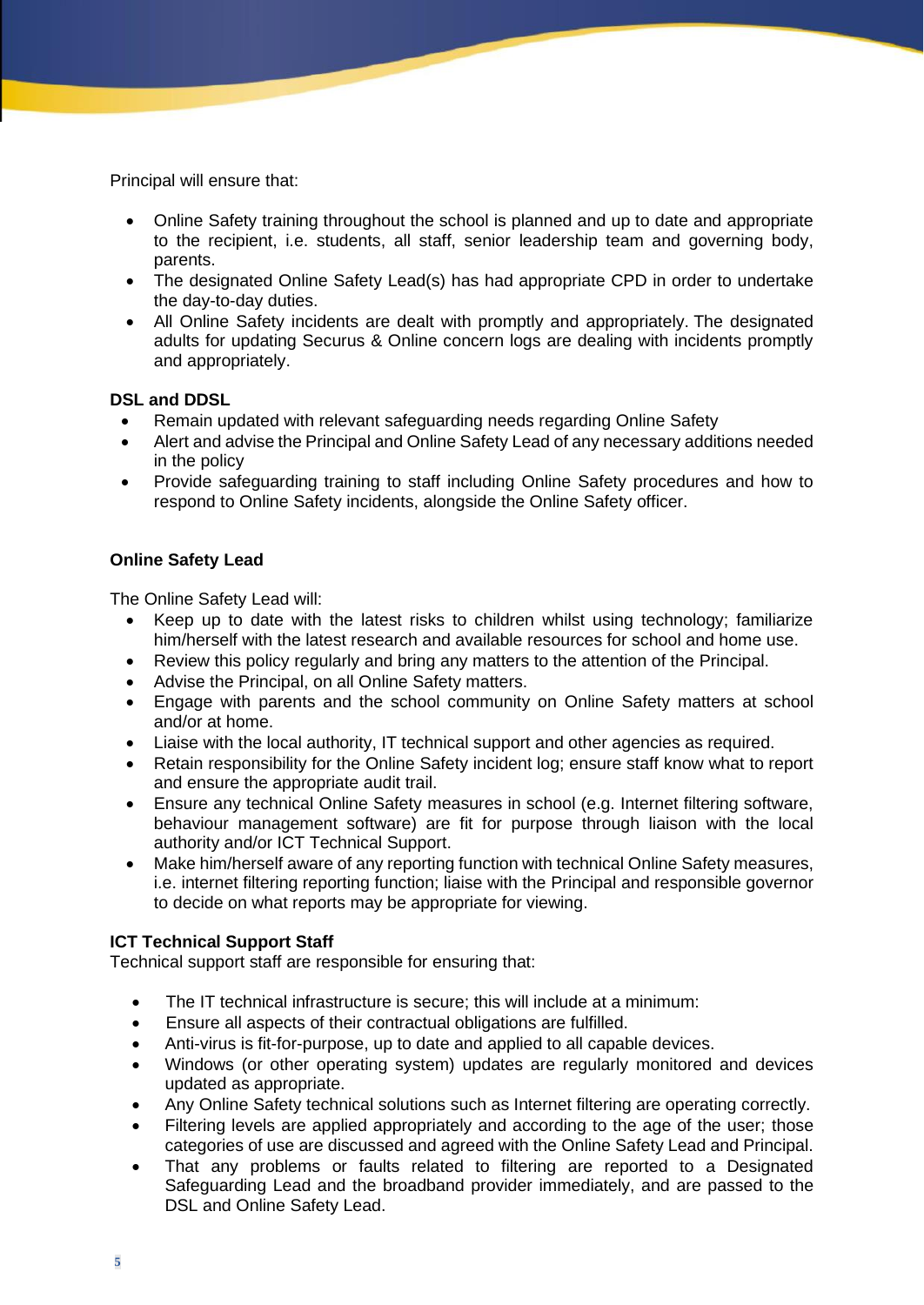- The Online Safety Incident Log is monitored and incidents are reported to the Online Safety Lead (s)
- Passwords are applied correctly and regularly changed.
- He/she keeps up to date with Online Safety information in order to maintain the security of the school network.
- The use of the network by all users is regularly monitored in order that any deliberate of accidental misuse can be reported to the Online Safety Lead and the Principal.

#### **All Staff**

Staff are to ensure that:

- All details within this policy are understood. If anything is not understood it should be brought to the attention of the Principal.
- Any Online Safety incident is reported to the Online Safety Lead (and an Online Safety Incident report is made), or in his/her absence to the Principal. If you are unsure the matter is to be raised with the Online Safety Officer or the Principal to make a decision.
- The reporting flowcharts contained within this Online Safety policy are fully understood.
- Staff should be aware that Internet traffic can be monitored and traced to the individual user. Discretion and professional conduct is essential.
- All staff must read and sign agreement with the Acceptable Use Policy. This is reviewed every 12 months.
- Personal use of social media sites outside of school is discreet. Advice is given to all staff on this matter. Staff understand the need to protect their reputations and that of the school, and sign the Acceptable Use Policy to demonstrate this.

#### **All Students**

The boundaries of use of ICT equipment and services in this school are given in the student Acceptable Use Policy which is shared with pupils and on display in the ICT suite; any deviation or misuse of ICT equipment or services will be dealt with in accordance with the behaviour policy.

Online Safety is embedded into our curriculum; students will be given the appropriate advice and guidance by staff. Similarly, all students will be fully aware how they can report areas of concern whilst at school or outside of school.

#### **Parents and Carers**

Parents play the most important role in the development of their children; as such the school will ensure that parents have the skills and knowledge they need to ensure the safety of children outside the school environment. The school will keep parents up to date with new and emerging Online Safety risks, and will involve parents in strategies to ensure that students are empowered.

Parents must also understand the school needs have to rules in place to ensure that their child can be properly safeguarded. As such parents will all receive a copy of the student Acceptable Use Policy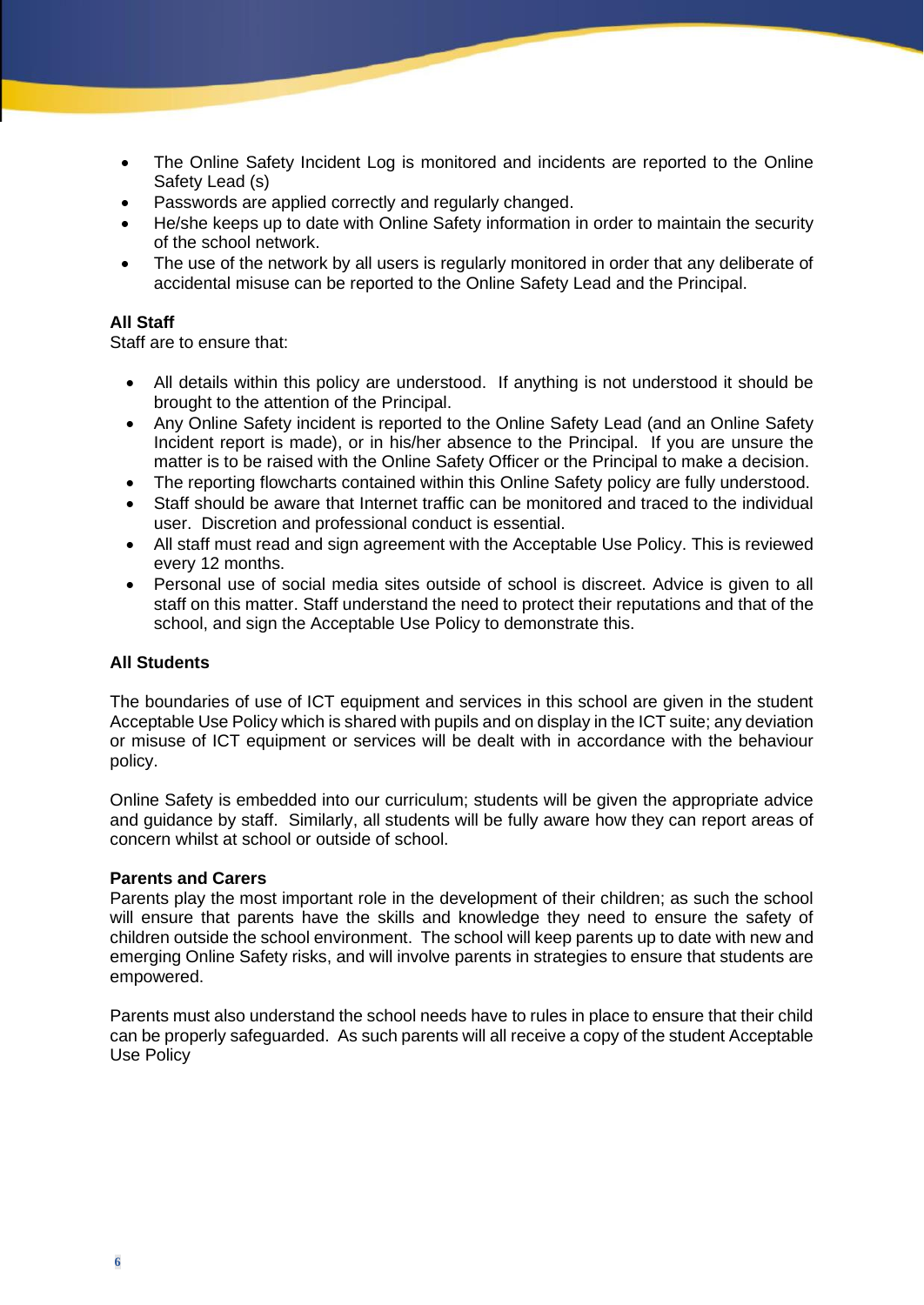#### **Legislation & Guidance**

This policy is based on the Department for Education's (DfE) statutory safeguarding guidance, [Keeping Children Safe in Education,](about:blank) and its advice for schools on:

[Teaching online safety in schools](about:blank)

Preventing and tackling bullying and [cyber-bullying: advice for Principals and school staff](about:blank)

[Searching, screening and confiscation](about:blank)

It also refers to the Department's guidance on [protecting children from radicalisation.](about:blank)

It reflects existing legislation, including but not limited to the [Education Act 1996](about:blank) (as amended), the [Education and Inspections Act 2006](about:blank) and the [Equality Act 2010.](about:blank) In addition, it reflects the [Education Act 2011,](about:blank) which has given teachers stronger powers to tackle cyberbullying by, if necessary, searching for and deleting inappropriate images or files on pupils' electronic devices where they believe there is a 'good reason' to do so.

This policy complies with our funding agreement and articles of association.

#### **Educating Pupils about Online Safety**

Using the internet is part of the curriculum and is a fantastic and necessary tool. Its use raises educational standards, and allows pupils to demonstrate responsibility and a mature approach. However, it is important that the wider school community is sufficiently empowered with the knowledge to stay as risk free as possible whilst using digital technology; this includes updated awareness of new and emerging issues. As such, Preston Hedge's Academy Trust will have an annual programme of training which is suitable to the audience.

- Online Safety for students is embedded into the curriculum; whenever ICT is used in the school, staff will ensure that there are positive messages about the safe use of technology and risks as part of the student's learning.
- Key online safeguarding messages are reinforced whenever ICT is used in learning.
- Our ICT scheme of work incorporates lessons on Online Safety.
- Pupils are made aware of copyright issues, data protection, intellectual property and reliability of information sourced on the internet as part of the curriculum.
- Pupils have opportunities for informal discussions about on-line risks and strategies for protecting yourself as part of the Online Safety curriculum.
- The academies have termly assemblies, followed by online safety lessons discussing the aspect further, broken into phases at an age-appropriate level, to discuss important aspects of Online Safety. These include :
	- o what to do when something inappropriate pops up online
	- o the dangers of sharing information (both of themselves and others)
	- $\circ$  PEGI ratings, stranger-danger online, and general how to keep safe online.
	- $\circ$  As children get older, the Online Safety Curriculum becomes more advanced and includes:
	- o copyright issues
	- o illegal downloading
	- o data protection
	- o intellectual property
	- o reliability of information sourced on the internet as part of the curriculum
	- o viruses, trojans, piggybacks vias downloads and email
	- o cyber-bullying
	- $\circ$  digital imagery, the prolific use of photo-editing and wellbeing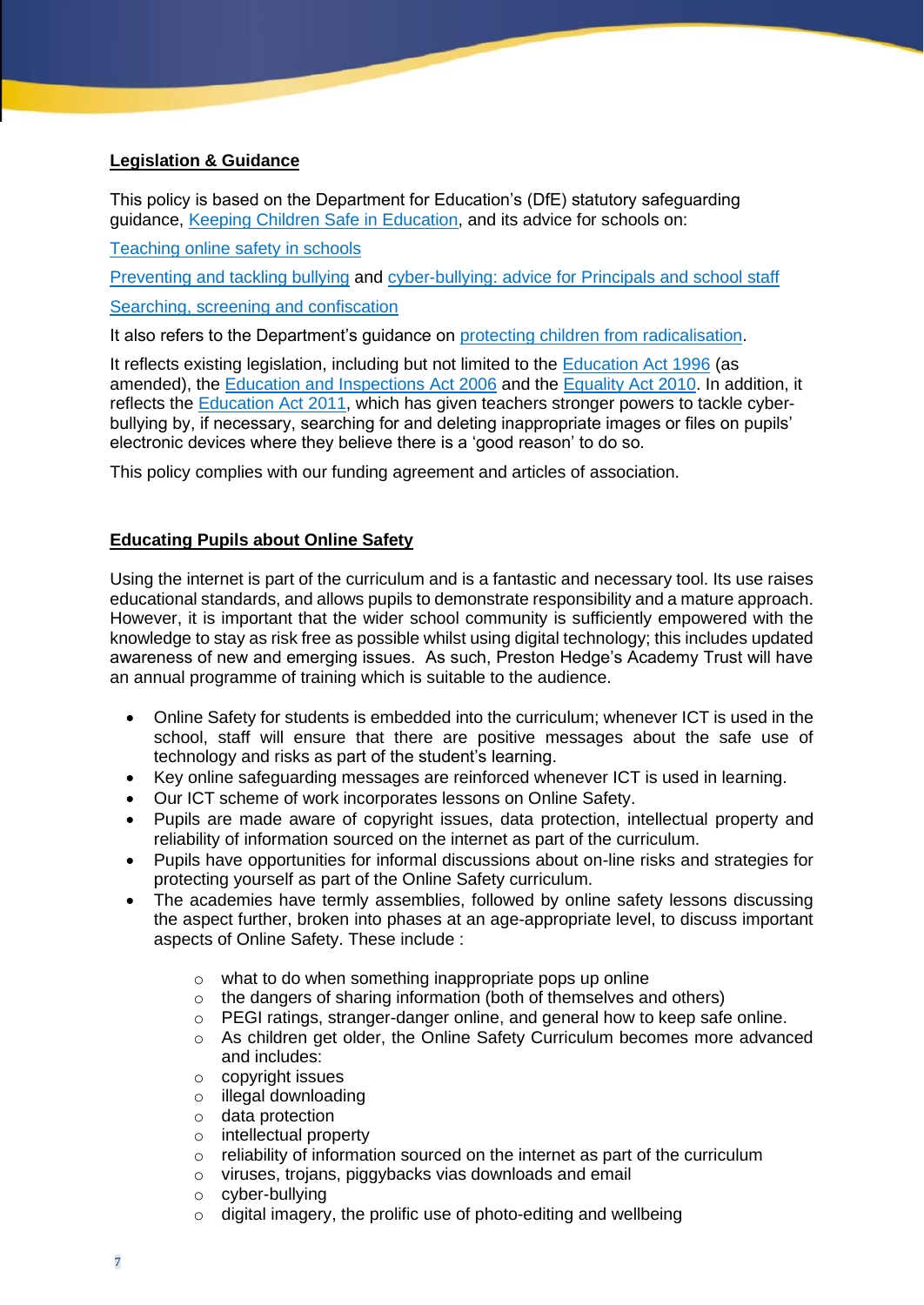- o dangers of chatrooms and online gaming
- o mental health and resilience to what is being seen or heard online including negative comparison to perfection seen in apps and social media.
- $\circ$  how online content and people online may manipulate and persuade other
- o recognise healthy and unhealthy friendships online
- $\circ$  at all times, the curriculum outlines the wonderful aspects of being online, whilst understanding the dangers, and has a focus on enabling the children to protect themselves and have strategies on how to protect themselves online.
- o **[https://assets.publishing.service.gov.uk/government/uploads/system/upl](about:blank) [oads/attachment\\_data/file/811796/Teaching\\_online\\_safety\\_in\\_school.pdf](about:blank)**
- Training or lessons are adapted as necessary in response to any incidents or inclusion of new media.
- All users understand that they must take responsibility for their network use.

Pupils will be taught about online safety as part of the curriculum:

#### In **Key Stage 1**, pupils will be taught to:

Use technology safely and respectfully, keeping personal information private.

Identify where to go for help and support when they have concerns about content or contact on the internet or other online technologies.

Pupils in **Key Stage 2** will be taught to:

Use technology safely, respectfully and responsibly.

Recognise acceptable and unacceptable behaviour.

Identify a range of ways to report concerns about content and contact.

#### *By the end of primary school, pupils will know:*

*That people sometimes behave differently online, including by pretending to be someone they are not.*

*That the same principles apply to online relationships as to face-to-face relationships, including the importance of respect for others online including when we are anonymous*

*The rules and principles for keeping safe online, how to recognise risks, harmful content and contact, and how to report them*

*How to critically consider their online friendships and sources of information including awareness of the risks associated with people they have never met*

*How information and data is shared and used online*

*How to respond safely and appropriately to adults they may encounter (in all contexts, including online) whom they do not know*

The safe use of social media and the internet will also be covered in other subjects where relevant.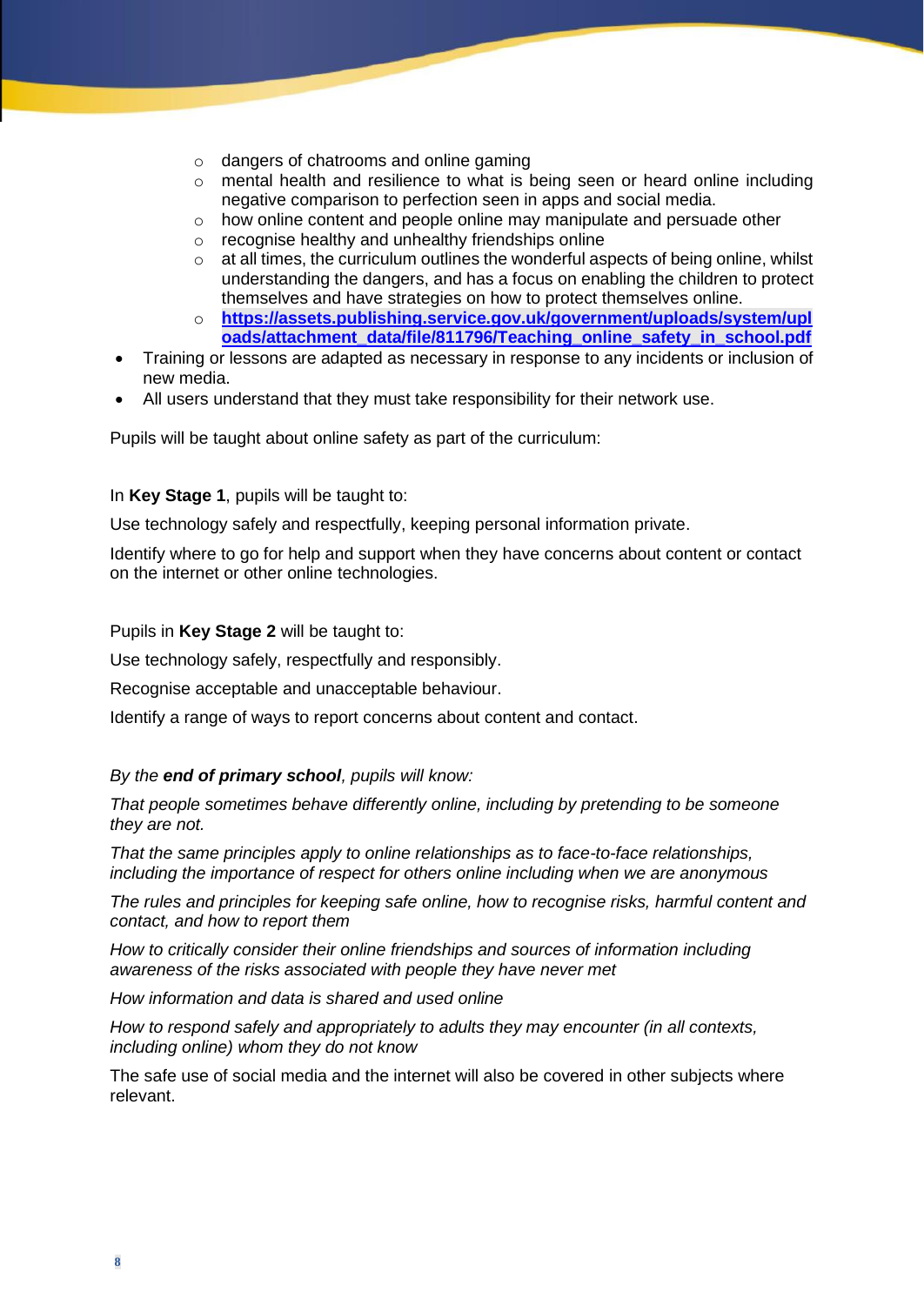#### **Educating parents about online safety**

The school will raise parents' awareness of internet safety in letters or other communications home, and in information via our website. This policy will also be shared with parents via each school website.

Online safety will also be covered during parents' evenings.

If parents have any queries or concerns in relation to online safety, these should be raised in the first instance with the Principal and/or the DSL.

Concerns or queries about this policy can be raised with any member of staff or the Principal.

#### **Cyber-Bullying**

It is important to remember that bullying is not a specific criminal act in the UK, where some types of harassing or threatening behaviour or communications could be a criminal offence. There are a number of acts, such as the Malicious Communications Act 1988, the Communications Act 2003, Protection from Harassment Act 1997 and the Public Order Act 1986. If the school feels that an offense has been committed, assistance will be sought from the Police.

#### Definition:

Cyber-bullying takes place online, such as through social networking sites, messaging apps or gaming sites. Like other forms of bullying, it is the repetitive, intentional harming of one person or group by another person or group, where the relationship involves an imbalance of power. (See also the Behaviour & Fundamental Values policy.)

The majority of adults and young people find using the internet and mobile technology a positive and creative part of everyday life. Sadly, such technologies can also be used in a very negative way. Young people who are the target of bullying via mobile phones, gaming, social media, apps and chat rooms can often feel isolated and alone. Therefore, it is pivotal that pupils, staff, parents and carers understand how destructive cyberbullying can be, and how it differs from other forms of bullying. Therefore, the school actively uses assembly, and other Online Safety sessions to promote a culture of confident users who support online safety. The school also sends information/leaflets on cyber-bullying to parents so that they are aware of the signs, how to report it and how they can support children who may be affected.

Cyber bullying may take place outside of the school gates, but will often be reported in school. If this occurs, it must be acted upon. The DFE guidance on 'Preventing & Tackling Bullying' 2017, states that teachers have the power to discipline pupils for misbehaving outside school premises: 'If an incident of bullying outside the school premises or online is reported to the school, it is important that it is investigated and appropriate action is taken. This will send a strong signal to pupils that bullying will not be tolerated and perpetrators will be held to account.'. Furthermore, The Education Act 2011 gives wider search powers to tackle cyberbullying by providing a specific power to search for, and if necessary, delete inappropriate images or files on electronic devices.

In relation to a specific incident of cyber-bullying, the school will follow the processes set out in the school Behaviour policy. Where illegal, inappropriate or harmful material has been spread among pupils, the school will use all reasonable endeavors to ensure the incident is contained.

Preston Hedge's Academy Trust does not tolerate any form of bullying, including cyber bullying. Incidents of cyber bullying must be recorded and investigated. Any evidence found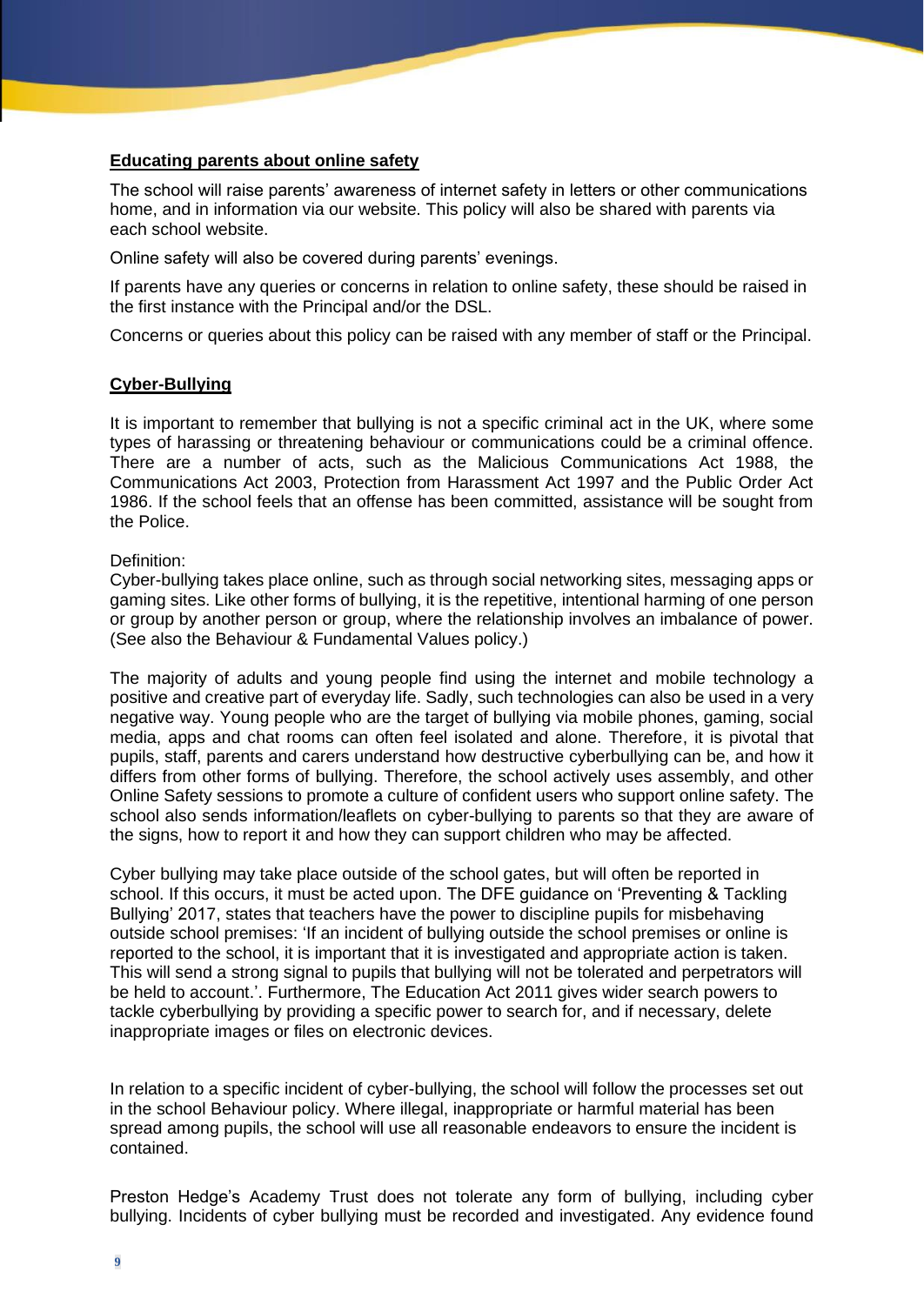must be kept. The school will take any number of steps to identify the bully: parents and carers will be informed; monitoring undertaken to provide evidence, where necessary; and the Police contacted if there is a suspicion of a criminal offence.

#### **School staff being targeted over the Internet**

All school stakeholders have rights and responsibilities in relation to cyberbullying. Staff have the right to work free from harassment and bullying towards them that is carried out over the internet. Parents have the right to raise concerns about the education of their child, but should do so in an appropriate manner. The school has a right to encourage parents who are misusing social media to use it in an appropriate manner (DFE guidance 2014).

Staff are expected, under the Acceptable Use Policy, to ensure that their security and privacy settings on social media are set appropriately. Staff must also be aware that comments and images on social media sites may be visible to friends of social media friends, who may also be friends of parents and pupils. Annual discussion of the Acceptable Use Policy embeds these reminders to all staff.

Staff posting inappropriate comments on social media could lead to disciplinary action and having their employment terminated. Social media friends tagging staff in inappropriate posts, photographs or videos may also lead to disciplinary action, therefore staff are responsible for ensuring that their professional reputation is being upheld at all times. Staff must not give out personal mobiles or emails addresses to parents, even for school trips.

If a member of staff is subject to cyberbullying, this must be reported to a senior leader. Staff are encouraged to keep evidence. If the perpetrator is a current pupil, the school will follow the appropriate disciplinary procedures, as related in the Behaviour Policy. If a member of staff is involved in cyber bullying of another member of staff, then staff disciplinary procedures will be followed. If a parent is involved in cyberbullying of a member of staff, the Head / Principal will invite the parent into school to discuss their concerns. Advice will be given of the appropriate way to air their complaints, and a request will be made to remove the information, If the parent or carer refuses, the Principal reserves the right to contact the appropriate County Council Online Safety Officer, and if the comments are abusive, sexual or a hate-crime, the Police.

#### **Examining electronic devices**

School staff have the specific power under the Education and Inspections Act 2006 (which has been increased by the Education Act 2011) to search for and, if necessary, delete inappropriate images or files on pupils' electronic devices, including mobile phones, iPads and other tablet devices, where they believe there is a 'good reason' to do so.

When deciding whether there is a good reason to examine or erase data or files on an electronic device, staff must reasonably suspect that the data or file in question has been, or could be, used to:

- Cause harm, and/or
- Disrupt teaching, and/or
- Break any of the school rules

If inappropriate material is found on the device, it is up to the staff member in conjunction with the DSL or other member of the senior leadership team to decide whether they should:

- Delete that material, or
- Retain it as evidence (of a criminal offence or a breach of school discipline), and/or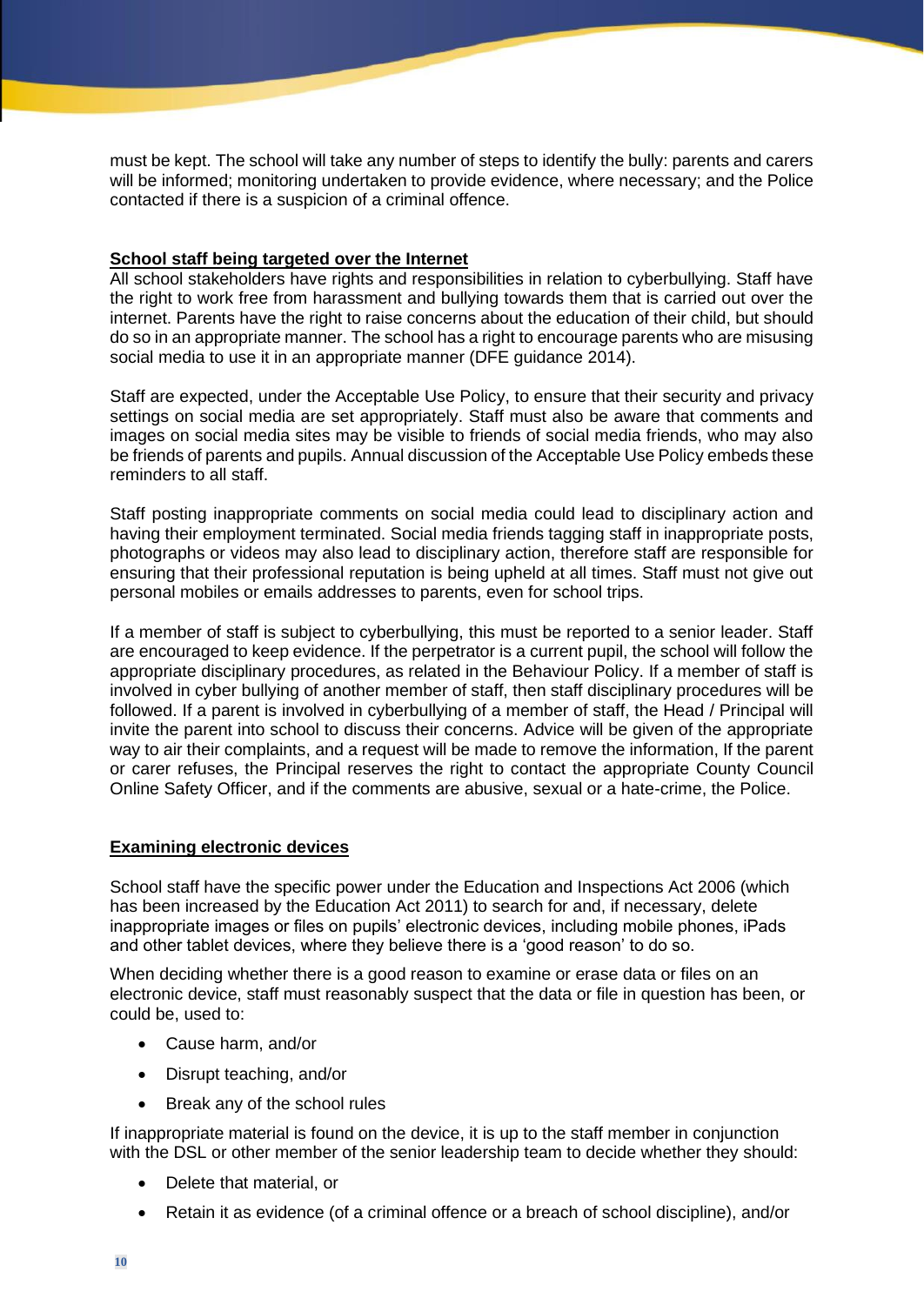• Report it to the police

Any searching of pupils will be carried out in line with the DfE's latest guidance on [screening,](about:blank)  [searching and confiscation.](about:blank)

Any complaints about searching for or deleting inappropriate images or files on pupils' electronic devices will be dealt with through the school complaints procedure.

# **(Sexting) Youth Produced Imagery**

There is no clear definition of 'sexting'. Creating and sharing sexual photos and videos of under- 18s is illegal and therefore causes the greatest complexity for schools and other agencies when responding. It also presents a range of risks, which need careful management.

*'Consensual image sharing, especially between older children of the same age, may require a different response. It might not be abusive - but children still need to know it is illegal - whilst non-consensual is illegal and abusive. UKCIS provides detailed advice about sharing of nudes and semi-nude images and videos.*' KCSIE 2021

(UKCIS) Any new advice introduces the phrase 'youth produced sexual imagery' and uses this instead of 'sexting.' This is for clarity in guidance. (UKCIS – UK council for child internet safety).

Making, possessing and distributing any imagery of someone under 18 which is 'indecent' is illegal. This includes imagery of yourself if you are under 18. The relevant legislation is contained in the Protection of Children Act 1978 (England and Wales) as amended in the Sexual Offences Act 2003 (England and Wales).

Specifically:

- o It is an offence to possess, distribute, show and make indecent images of children.
- o The Sexual Offences Act 2003 (England and Wales) defines a child, for the purposes of indecent images, as anyone under the age of 18. (UKCCIS)

All leadership staff MUST refer to guidance promptly to avoid incorrect responses to the issue. Any device considered evidence for the Police must be confiscated immediately.

Adults should not view youth produced sexual imagery unless there is good and clear reason to do so. Wherever possible responses to incidents should be based on what DSL/ deputies have been told about the content of the imagery.

Guidance from UKCCIS will be followed.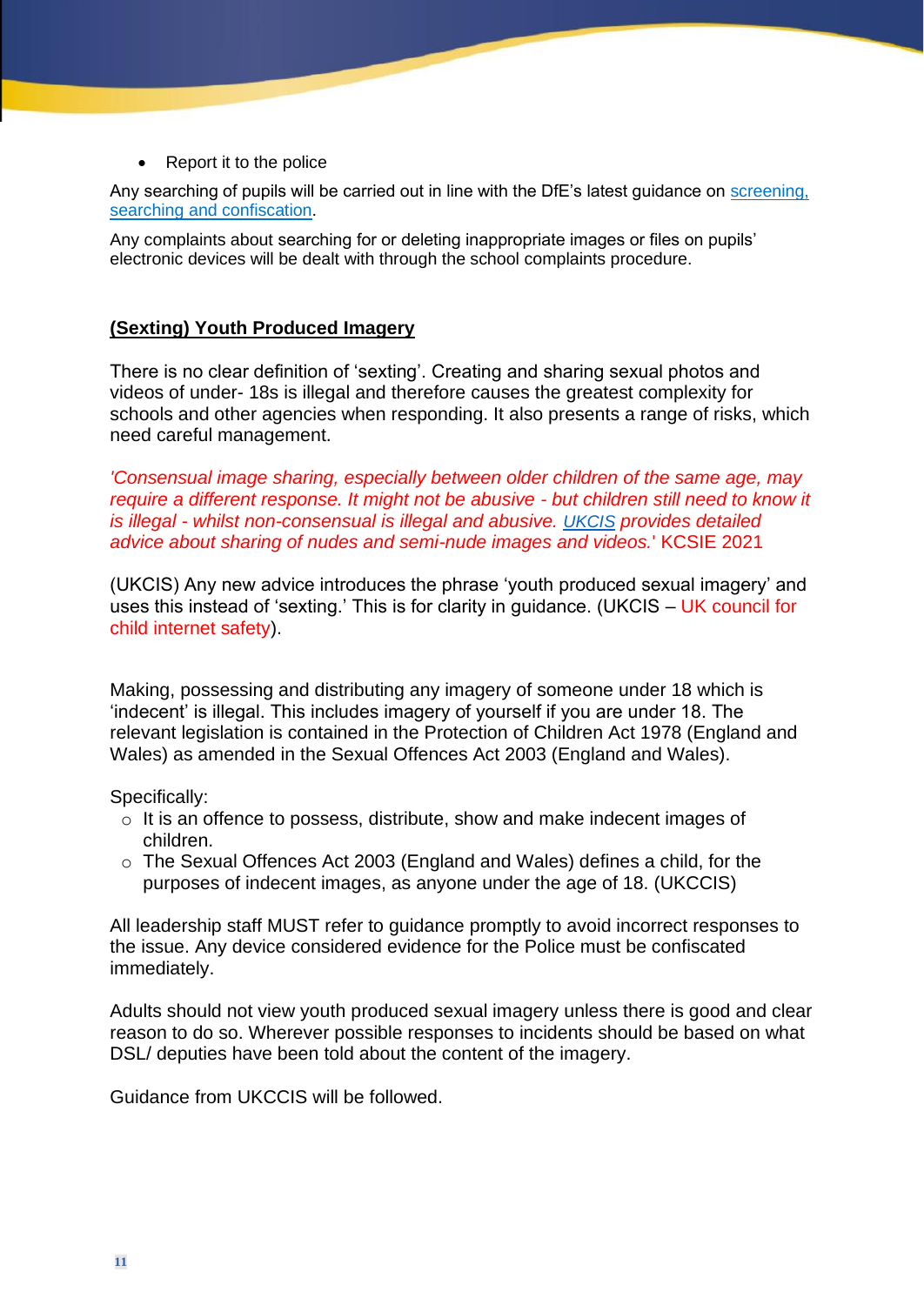# **Peer on Peer/Child on Child Abuse including Up skirting**

Children can abuse other children. This is generally referred to as peer on peer abuse and can take many forms. This can include (but is not limited to) bullying (including cyberbullying); sexual violence and sexual harassment; physical abuse such as hitting, kicking, shaking, biting, hair pulling, or otherwise causing physical harm; sexting and initiating/hazing type violence and rituals.

Staff should be particularly aware of the additions to KCSIE 2021 referencing "upskirting," which typically involves taking a picture under a person's clothing without them knowing, with the intention of viewing their genitals or buttocks to obtain sexual gratification, or cause the victim humiliation, distress or alarm. This is a criminal offence.

We recognise that peer on peer abuse can happen and we would deal with issues in line with child protection actions if a child came to harm (additionally, use associated guidance and policies including the anti-bullying policy and behaviour policy). Peer on peer abuse can also be sex specific issues – for example, girls being sexually touched or boys being subject to an initiation/ violence. As such, any adult with any concern around peer on peer abuse must refer the concern to the DSL/ DDSL as well as the Principal.

We believe that abuse is abuse and should never be tolerated or passed off as "banter", "just having a laugh" or "part of growing up." We operate a zero tolerance policy and once the issue is deemed to be Peer on Peer abuse, we will ensure that a DSL/DDSL is present during investigations that are made by the Principal. Where the Principal is a DSL, another member of the safeguarding team or member of the SLT must be present. The victim will be treated with respect and dignity with due consideration to their wishes. We will ensure that immediate provisions are put in place to protect the individual and will work with partner agencies and the pupil's parents to ensure that the correct actions are taken for the specific circumstances. We recognise the following from KCSIE 2021:

- $\circ$  recognition of the sex of the child of peer on peer abuse (i.e. that it is more likely that girls will be victims and boys perpetrators), but that all peer on peer abuse is unacceptable and will be taken seriously;
- o the different forms peer on peer abuse can take, such as:
- o sexual violence and sexual harassment.
- o physical abuse such as hitting, kicking, shaking, biting, hair pulling, or otherwise causing physical harm;
- o sexting (also known as youth produced sexual imagery):

The UK Council for Child Internet Safety (UKCCIS) Education Group has published advice for schools and colleges on responding to sexting incidents; and initiation/hazing type violence and rituals.

Our school insists on high standards of behaviour, including appropriateness, and all staff are consistent and vigilant.

More information on the above can be found in our Safeguarding & Child Protection Policy.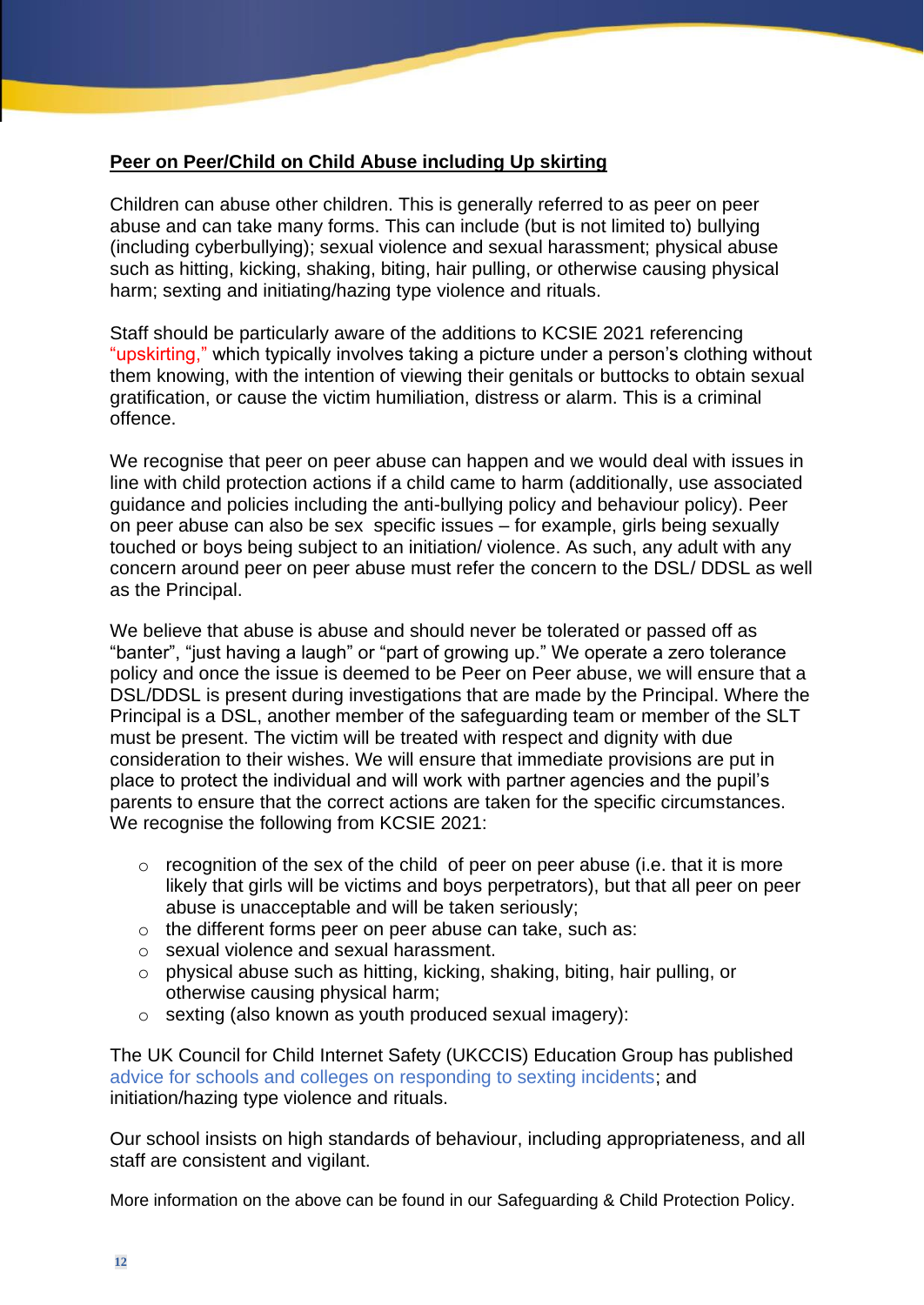#### **Incident Reporting**

In the event of misuse by staff or students, including the use of the school network in an illegal, unsuitable or abusive manner, a report must be made to the Principal / Safeguarding Officer immediately, and the Online Safety flowchart followed. If there is any suspicion that a website may contain child abuse images or any illegal activity, a report should be made to the Police immediately. In the event of minor or accidental misuse, internal investigation would be initiated and disciplinary procedures followed where appropriate.



In the event of minor or accidental misuse, internal investigations should be initiated and disciplinary procedures followed where appropriate. Additionally, all security breaches should be reported immediately to the Principal and Online Safety Lead.

If there are concerns around on-line grooming, including images of child abuse, the Police must be contacted immediately.

Other circumstances when Online Safety concerns should be reported to the designated safeguarding officer and discussed with the Police are::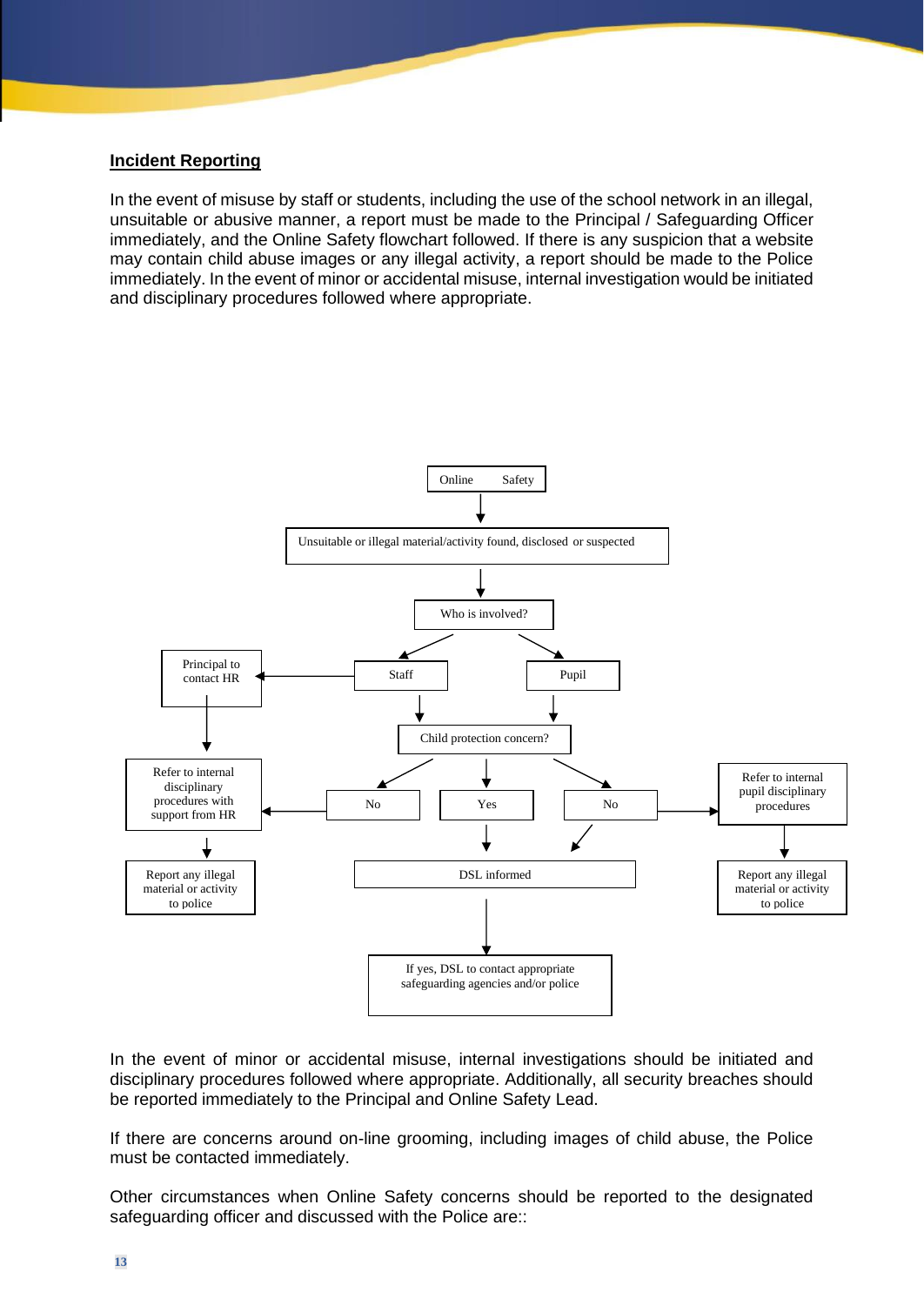- Radicalisation Further information and support can be gained from the website [http://www.northamptonshirescb.org.uk/about-northamptonshire-safeguarding](about:blank)[children-partnership/news/violent-extremism-and-radicalisation/](about:blank) and the contact email below **prevent@northants.pnn.police.uk**
- Hacking
- Hate crimes
- Harassment
- Certain types of adult material
- Criminal conduct, activity or materials

All incidents must be recorded on the Online Safety Incident Log to allow for monitoring and auditing. Online Safety incidents may have an impact on pupils, staff and the wider community both on and off site. These can have legal and disciplinary consequences. Other situations could potentially be very serious and a range of sanctions may be required, which is linked to the school disciplinary policy and child protection policy.

#### **Training**

All new staff members will receive training, as part of their induction, on safe internet use and online safeguarding issues including cyber-bullying and the risks of online radicalisation.

All staff members will receive refresher training at least once each academic year as part of safeguarding training, as well as relevant updates as required (for example through emails, e-bulletins and staff meetings).

The Safeguarding Team will undertake child protection and safeguarding training, which will include online safety, at least every 2 years. They will also update their knowledge and skills on the subject of online safety at regular intervals, and at least annually.

Trustees will receive training on safe internet use and online safeguarding issues as part of their safeguarding training.

Volunteers will receive appropriate training and updates, if applicable.

More information about safeguarding training is set out in our child protection and safeguarding policy.

#### **Monitoring**

Users are reminded that Internet activity may be monitored at any time without prior notice. This is in order to ensure, as much as possible, that users are not exposed to illegal or inappropriate websites, and to ensure, as much as possible, that users do not actively seek access to illegal or inappropriate websites. Users are made aware of this is the Acceptable Use Policy. All monitoring activities comply with the Data Protection Act 1998, the Human Rights Act 1998, the Regulation of Investigatory Powers Act 2000 (RIPA) and the Lawful Business Practice Regulations 2000.

Leaders log behaviour and safeguarding issues related to online safety. An incident report log can be found in the appendices

This policy will be reviewed annually.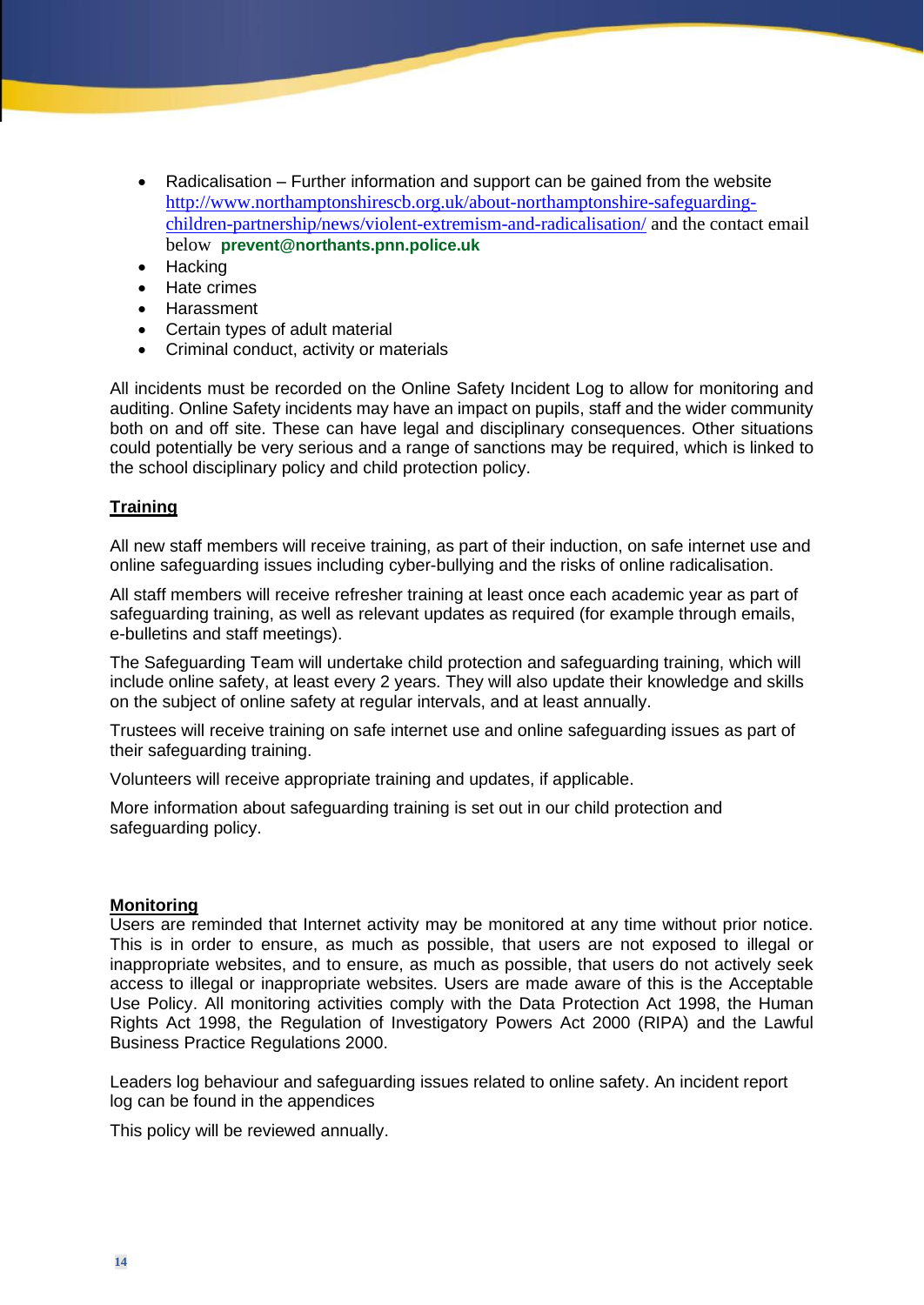#### **Prevent Duty**

Section 26 of the Counter-Terrorism and Security Act 2015 places a duty on 'schools' in the exercise of their functions, to have "due regard to the need to prevent people from being drawn into terrorism".

Children are vulnerable to extremist ideology and radicalisation. Extremism is the vocal or active opposition to our fundamental values, including the rule of law, individual liberty and the mutual respect and tolerance of different faiths and beliefs. This also includes calling for the death of members of the armed forces.

Radicalisation refers to the process by which a person comes to support terrorism and extremist ideologies associated with terrorist groups. There is no single way of identifying whether a child is likely to be susceptible to an extremist ideology. Background factors combined with specific influences such as family and friends may contribute to a child's vulnerability.

Similarly, radicalisation can occur through many different methods (such as social media) and settings (such as the internet). However, it is possible to protect vulnerable people from extremist ideology and intervene to prevent those at risk of radicalisation being radicalised. As with other safeguarding risks, staff should be alert to changes in children's behaviour which could indicate that they may be in need of help or protection. Staff should use their judgement in identifying children who might be at risk of radicalisation and act proportionately which may include the designated safeguarding lead (or deputy safeguarding lead) making a referral to the Channel programme. KCSIE 2021

In our schools, we are aware of the risks posed by the internet and have appropriate online safety procedures in place. Additionally, we ensure the promotion of Modern British Values and have Citizenship and PSHE themes within the curriculum, which would give the opportunity to recognise extreme views and teach children in a way to allow them not to be radicalised as easily.

Our internet has appropriate filters and monitoring, (see Online-safety Policy), to further reduce the risk of radicalisation. Staff referrals should be handed to the DSL/ DDSL in the same way and our school will make use of the Revised Prevent Duty Guidance July 2015 to support our actions.

In our schools, we are aware of the risks posed by the internet and have appropriate online safety procedures in place. Additionally, we ensure the promotion of Modern British Values and have Citizenship and PSHE themes within the curriculum that would give the opportunity to recognise extreme views and teach children in a way to allow them not to be radicalised as easily.

All of our schools have systems in place to ensure appropriate filtering to block sites that could contain radical content, as per the expectations of the Prevent Duty. At Preston Hedges, Pineham Barns, Parklands Primary and Holne Chase Primary, the schools use EXA Education SurfProtect Quantum to achieve this. At Buckton Fields, Smoothwall Guardian provides the school with their filtering and firewall systems. Content that is blocked by these systems include the categories: Weapons, Violence, Intolerance & Hate, and Criminal Activity. The Prevent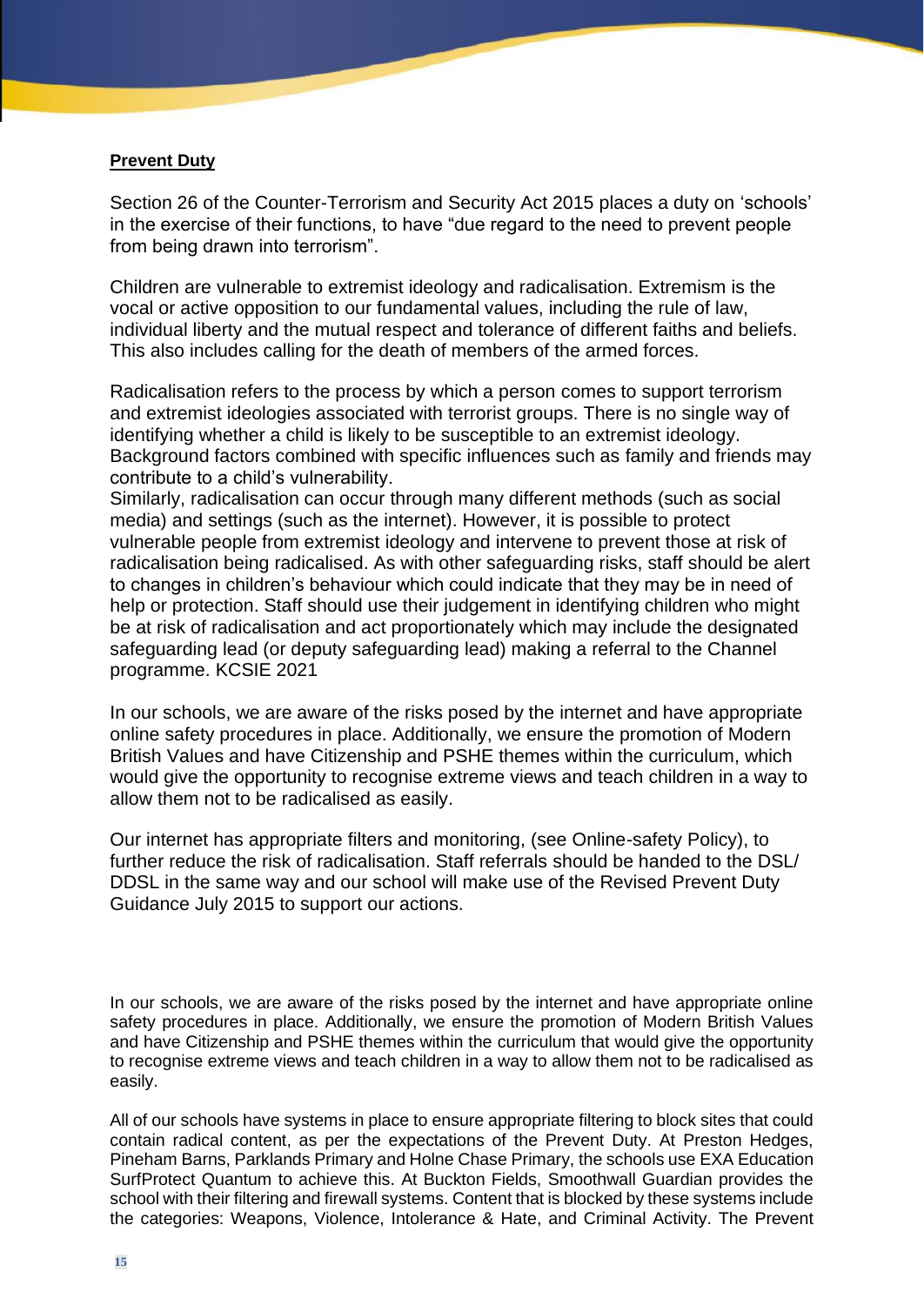setting will also enforce a block on search terms relating to extremism; this keyword list includes all terms identified by the DfE as being commonly used in ISIL dialogue and propaganda.

Furthermore, both Exa Education and Smoothwall are members of the Internet Watch Foundation. The IWF was established in 1996 to provide the UK internet Hotline for child sexual abuse content to be reported in a secure and confidential way. The IWF publishes a list of websites that contain indecent images, advertisements for, or links to such content. This list is automatically incorporated behind the scenes into SurfProtect Quantum twice daily to ensure that these websites are instantly blocked to users.

Any concerns that the school has regarding the Prevent Duty will be passed to the DSL Concerns can also be raised by email to: Counter.extremism@education.gsi.gov.uk

#### **Safeguards for online activity**

Preston Hedge's Academy Trust uses a range of devices including PC's, laptops, tablets. In order to safeguard the student and in order to prevent loss of personal data we employ the following assistive technology:

#### **In School Monitoring Software**

Securus software – a software system that enables leaders to monitor in school online activity, and receive alerts if safeguarding keywords are searched. This enables the safeguarding and leadership team to detect and provide early intervention where necessary.

#### **Internet Filtering**

(For Preston Hedges; Pineham Barns; Parklands Primary & Holne Chase): Broadband Provider –EXA Education SurfProtect Quantum (For Buckton Fields) Smoothwall Guardian: Both systems perfors advanced content network-level filtering, ensuring all online activity is appropriately filtered.

The Principal is ultimately responsible for ensuring all reasonable precautions are met in order to protect young users from inappropriate or harmful content. To this end, the school has the following filtering measures in place:

- Filtering levels are managed in school via an administrations tool provided by our broadband supplier. Only the IT technician is authorised to allow access or block access to a site. These filters are age-appropriate.
- All users have unique usernames which ensures that they only have access to the appropriate level of filtering.
- Any changes to filtering levels are documented on the Filter Change Request Log with reasons for changes requested and the name of the member of staff. Consent from the Principal or Online Safety Leadmust be received before the request can be actioned.

#### **Firewall –Draytek Vigor 2860 Router**

Preston Hedge's; Pineham Barns; Parklands Primary & Holne Chase each have their own Draytek Vigor 2860 Router which provide gateway to EXA cloud Firewall. The firewall protects against attacks including DoS (Denial of Service) attacks, IP-based attacks and access by unauthorised remote systems. For Buckton Fields, Smoothwall Guardian provides the same service.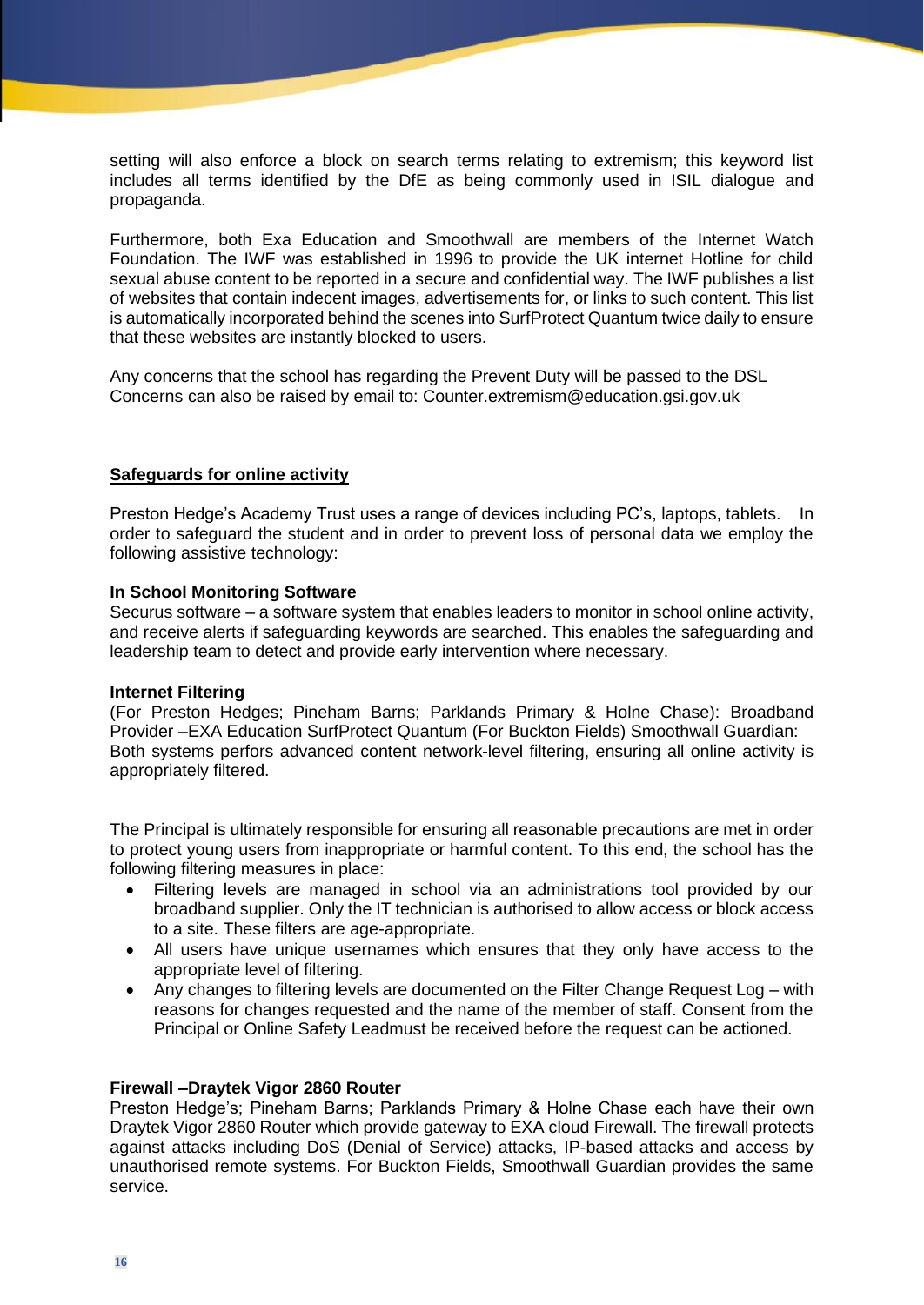The content control enables schools to set restrictions on web site access, blocking download of certain file or data types, blocking specific web sites with whitelists or blacklists, blocking IM/P2P applications or other potentially harmful or wasteful content. Restrictions can be per user, per PC or universal.

The Principal is ultimately responsible for ensuring all reasonable precautions are met in order to protect young users from inappropriate or harmful content. To this end, the school has the following filtering measures in place:

- Filtering levels are managed in school via an administrations tool provided by our broadband supplier. Only the IT technician is authorised to allow access or block access to a site. These filters are age-appropriate.
- All users have unique usernames which ensures that they only have access to the appropriate level of filtering.
- Any changes to filtering levels are documented on the Filter Change Request Log with reasons for changes requested and the name of the member of staff. Consent from the Principal or Online Safety Lead must be received before the request can be actioned.

The school will take all reasonable precautions to ensure that users access only appropriate material. However, due to the international scale and linked nature of Internet content, it is not possible to guarantee that unsuitable material will never appear on a school computer. Thousands of inappropriate websites are created each day, and staff and pupils are trained on the protocols to follow if an inappropriate website is found, and pupils are supervised during internet sessions. Neither the school nor the schools' Internet filter provider can accept liability for the material accessed, or any consequences of Internet access. An internet log is kept of inappropriate websites, and a report made to the appropriate agencies.

In addition to above, the following safeguards are also in place:

- **Anti-Virus** All capable devices will have anti-virus software. This software is updated on a regular basis.
- All USB peripherals such as keydrives are to be scanned for viruses before use.
- **Email Filtering** we use software that prevents any infected email to be sent from the school, or to be received by the school. Infected is defined as: an email that contains a virus or script (i.e. malware) that could be damaging or destructive to data; spam email such as a phishing message.
- **Supervision**  Pupils are supervised when using the internet and acceptable use policy is adhered to. An incident log will report breaches of filtering, and will be reported to the appropriate agencies
- **Passwords** all staff and students will be unable to access any device without a unique username and password. The iTunes account for the Ipads is password protected and only accessible by the IT support.
- **Staff –** should pre-view any websites for suitability before use, including those recommended to pupils for homework support
- **Personal Data** No personal data (as defined by the Data Protection Act 1998) is to leave the school; all devices that contain personal data are kept on school property and are password protected. Any breach is to be brought to the attention of the Principal /immediately. The Principal / will liaise with the local authority to ascertain whether a report needs to be made to the Information Commissioner's Office

#### **Safe use of school and personal ICT equipment**

- A log of ICT equipment is kept by the School Site Manager.
- Personal or sensitive data is not stored on school devices that can be removed from site.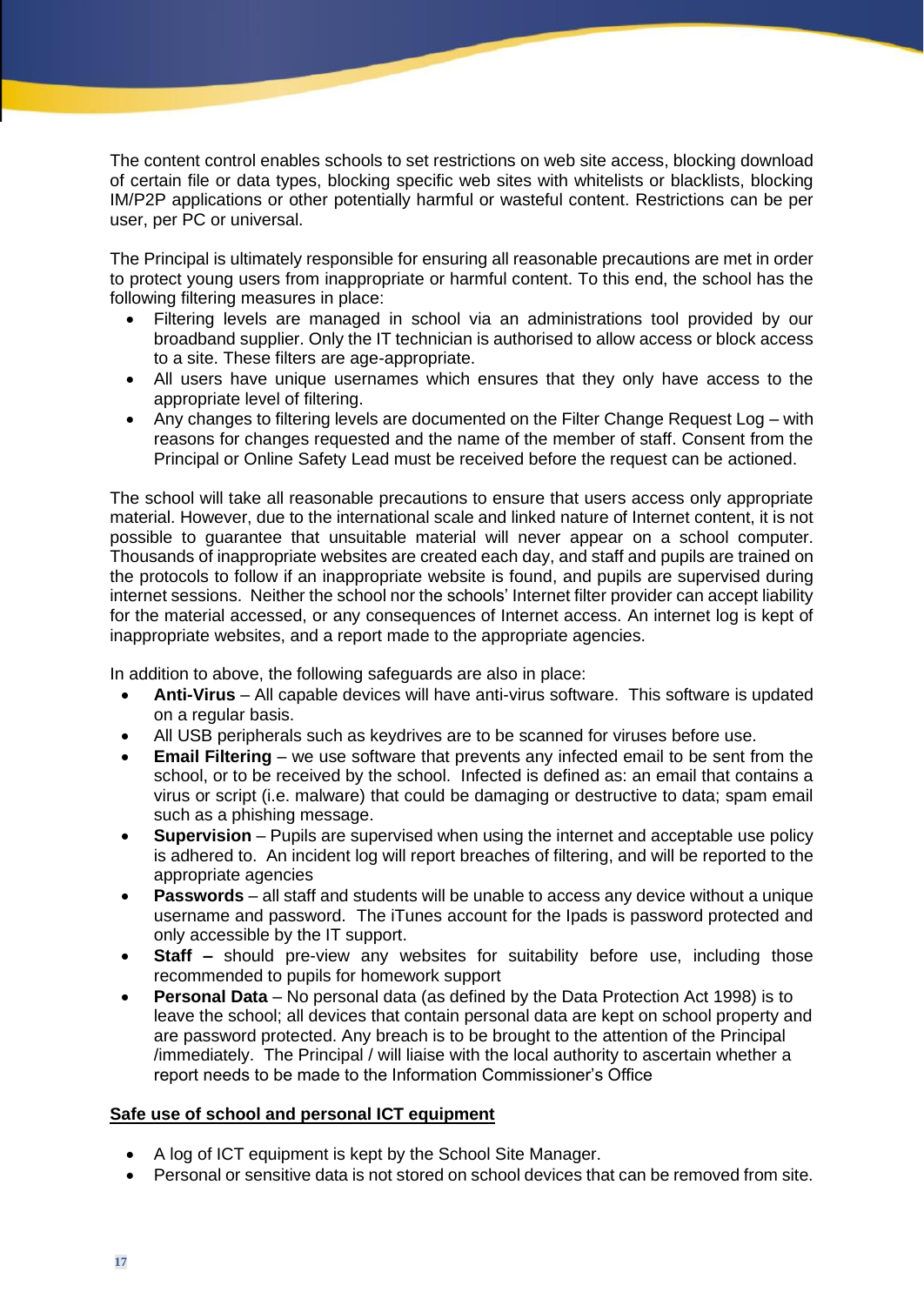# **Mobile phones -**

# **Pupil Use :**

- Mobile phones will not be used during lessons or formal school time. The sending of abusive or inappropriate text messages is forbidden, and will be dealt with as part of our Cyber-bullying policy
- All mobile devices (including smart watches and tablets) are brought to school at the child's own risk, and the school is not liable for loss or breakages. It is at the individual school's discretion on where these are stored during the day.
- Mobile phones that are used inappropriately can be confiscated by teachers and returned to pupils at the end of the day.

### **Staff Use:**

- It is the responsibility of the staff member to ensure that there is no illegal or inappropriate content stored on their device when brought onto school grounds.
- Personal mobile phones and apple watches should not be used to contact children or families unless in the event of an emergency when it is the only option for contacting parents;
- Photos or videos of pupils should only be taken for business purposes (sharing the curriculum on Twitter; uploading to Tapestry; having pupil powerpoints or videos for assemblies and parent events).School issued devices (iPads and laptops)**only** should be used for taking videos and photos of pupils for these business purposes

#### **Parents & Carers**

It is the responsibility of parents and carers to ensure that they are using their phone appropriately on the school site. During class assemblies and performances, parents will be alerted when they are able to use the phones to record and photograph their own child. Parents are given clear communication during these school events that they must not share images of video of other children on social media sites

#### **Visitors/ contractors**

• Visitors and contractors to the site for business related purposes must not utilise their phone to take images of pupils, unless the correct approvals have been obtained

#### **Internet**

- Use of the Internet in school is a privilege, not a right. All staff must sign the staff Acceptable Use Policy
- Pupils and parents will all receive a copy of the Student Acceptable Use Policy, and understand that unacceptable use may mean withdrawal of Internet privileges.

# **Email**

- The school gives all staff their own e-mail account to use for school business to protect staff. All staff are reminded that emails are subject to Freedom of Information requests, and as such the email service is to be used for professional work-based emails only. Emails of a personal nature are not permitted.
- At this point in time (Sept 2019), students do not use the school email system.

# **Published content and the school web site –**

- The contact details on the Web site should be the school address, e-mail and telephone number. Staff or pupils' personal information will not be published.
- The Principal will take overall editorial responsibility and ensure that content is accurate and appropriate.
- The security of staff and pupils is paramount. The Principal takes responsibility for ensuring that pupils are protected and full names of pupils are not published alongside photos. Parents give written consent for images of their children to be used on the school website or Twitter.
- School leaders promote the privacy of pupils on school events such as sports days and class assemblies.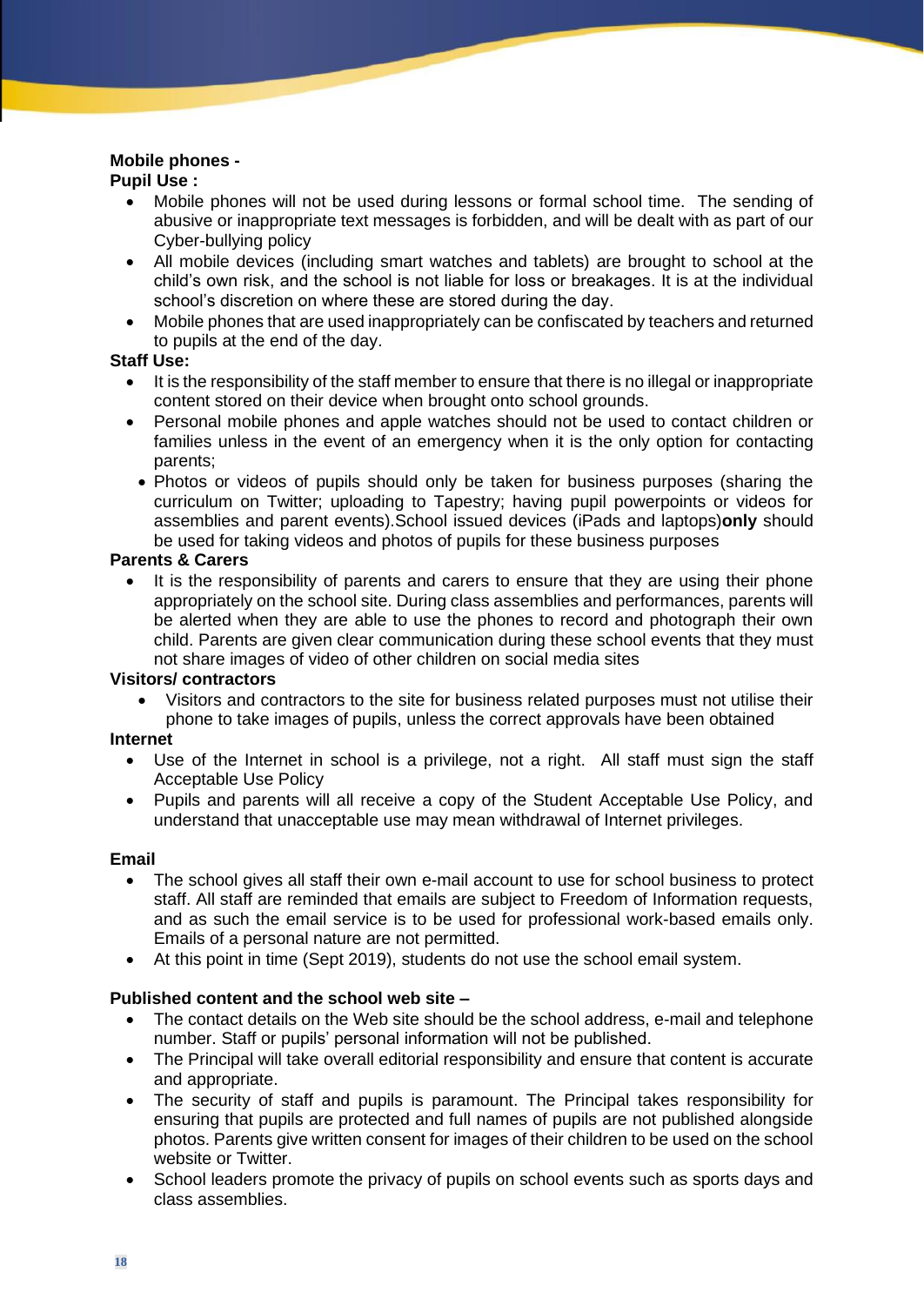#### **Photos and videos**

• Digital media, such as photos and videos, are used by the school for core business use only. Parents can opt out of this annually, if they choose to do so.

#### **Social Networking**

• At this point in time: Twitter, Facebook and Instagram are used as a broadcast and marketing service, therefore dialogue between school and parents does not occur.

#### **Incidents**

• Any Online Safety incident is to be brought to the immediate attention of the Online Safety Lead, or in his/her absence the Principal The Online Safety Lead will assist you in taking the appropriate action to deal with the incident and to fill out an incident log.

#### **Parents**

- The Online Safety policy and any other parental Online Safety information are available on the school website
- Parents are encouraged to read the school acceptable use policy

#### **Emerging technologies**

Online Safety is an ever growing area and is always developing as things are constantly changing. The school will take all reasonable precautions to identify and minimise risk from emerging technologies:

- Emerging technologies will be examined for risk and an educational assessment carried out before school use.
- Pupils are regularly instructed and reminded on the safe and appropriate use of technology and personal devices on and off site in accordance with acceptable use policies.

#### **Information & Support websites**

These websites are available for staff to utilise for further information on keeping children safe online:

www.thinkuknow,co.uk www.disrespectnobody,co.uk www.saferinternet.org,uk [www.internetmatters.org](about:blank) [www.pshe-association.org.uk](about:blank) educateagainsthate.com [https://www.gov.uk/government/publications/teaching-online-safety-in-schools](about:blank) [https://www.gov.uk/government/publications/the-use-of-social-media-for-online-radicalisation](about:blank)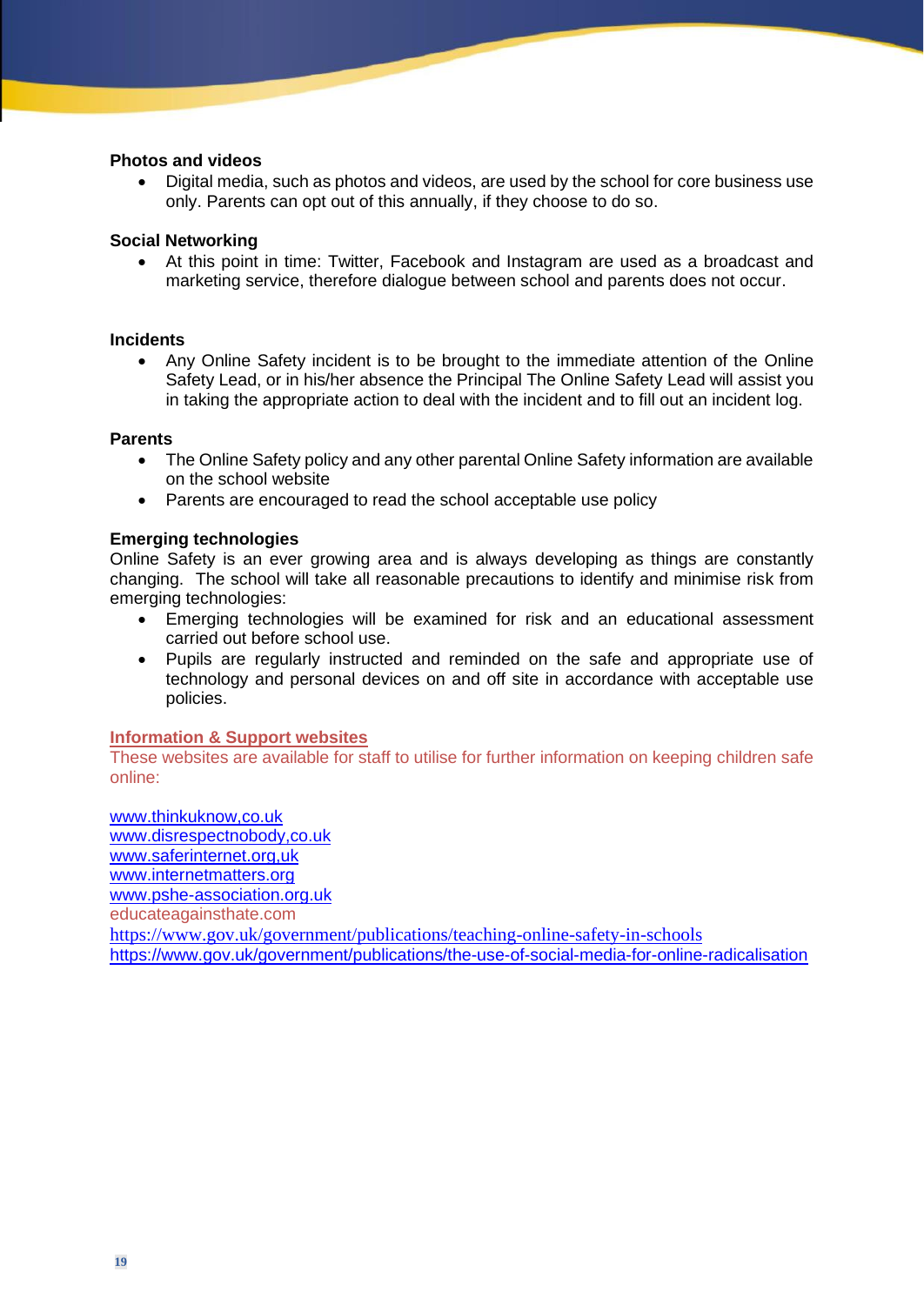#### **Acceptable Use Policy – Staff**

You must read this policy in conjunction with the Online Safety Policy. Once you have read and understood both, you must sign that you have read and agreed to the Acceptable Use Policy. This policy forms part of the terms and conditions set out in your contract of employment.

**Internet access** - You must not access or attempt to access any sites that contain any of the following: child abuse; pornography; promoting discrimination of any kind; promoting racial or religious hatred; promoting illegal acts; any other information which may be illegal or offensive to colleagues. Inadvertent access must be treated as an Online Safety incident, reported to the Online Safety officer and an incident sheet completed. Any incidents may result in disciplinary action and may need to be reported to the Police

**Social networking** – Staff using social networking for personal use should never undermine the school, its staff, parents or children. Staff should not seek to become "friends" with parents or pupils on personal social networks. It is understood that there may be existing relationships of staff living on the estate, but these must be open & disclosed to the Principal and the DSL.

**Use of Email** – staff are not permitted to use school email addresses for personal business. All email should be kept professional. Staff are reminded that school data, including emails, is open to Subject Access Requests under the Freedom of Information Act.

**Passwords** - Staff should keep passwords private.

**Data Protection** – If it is necessary for you to take work home, or off site, you should ensure that this is through a password protected USB or encrypted and password protected laptop.

**Personal Use of School ICT** - You are not permitted to use ICT equipment for personal use unless specific permission has been given from the Principal who will set the boundaries of personal use.

**Images and Videos** - You should not upload onto any internet site or service images or videos of other staff or pupils without consent. This is applicable professionally (in school) or personally (i.e. staff outings). The school must be supported in its approach to online safety and staff must not deliberately upload any images or videos that could upset a member of the school community

**Professional Role –**Staff should ensure that all online activity, inside and outside school, will not bring themselves, colleagues or the school into disrepute.

**Use of Personal ICT** - use of personal ICT equipment is at the discretion of the Principal Permission must be sought stating the reason for using personal equipment; a risk assessment will be carried out by IT support and the Online Safety Officer.

**Viruses and other malware** - any virus outbreaks are to be reported to IT support as soon as it is practical to do so, along with the name of the virus (if known).

**Online Safety** – like health and safety, Online Safety is the responsibility of everyone to everyone. As such you will promote positive Online Safety messages in all use of ICT whether you are with other members of staff or with students.

Note – All users are reminded that Internet activity may be monitored without prior notice. This is in order to ensure, as much as possible, that users are not exposed to illegal or inappropriate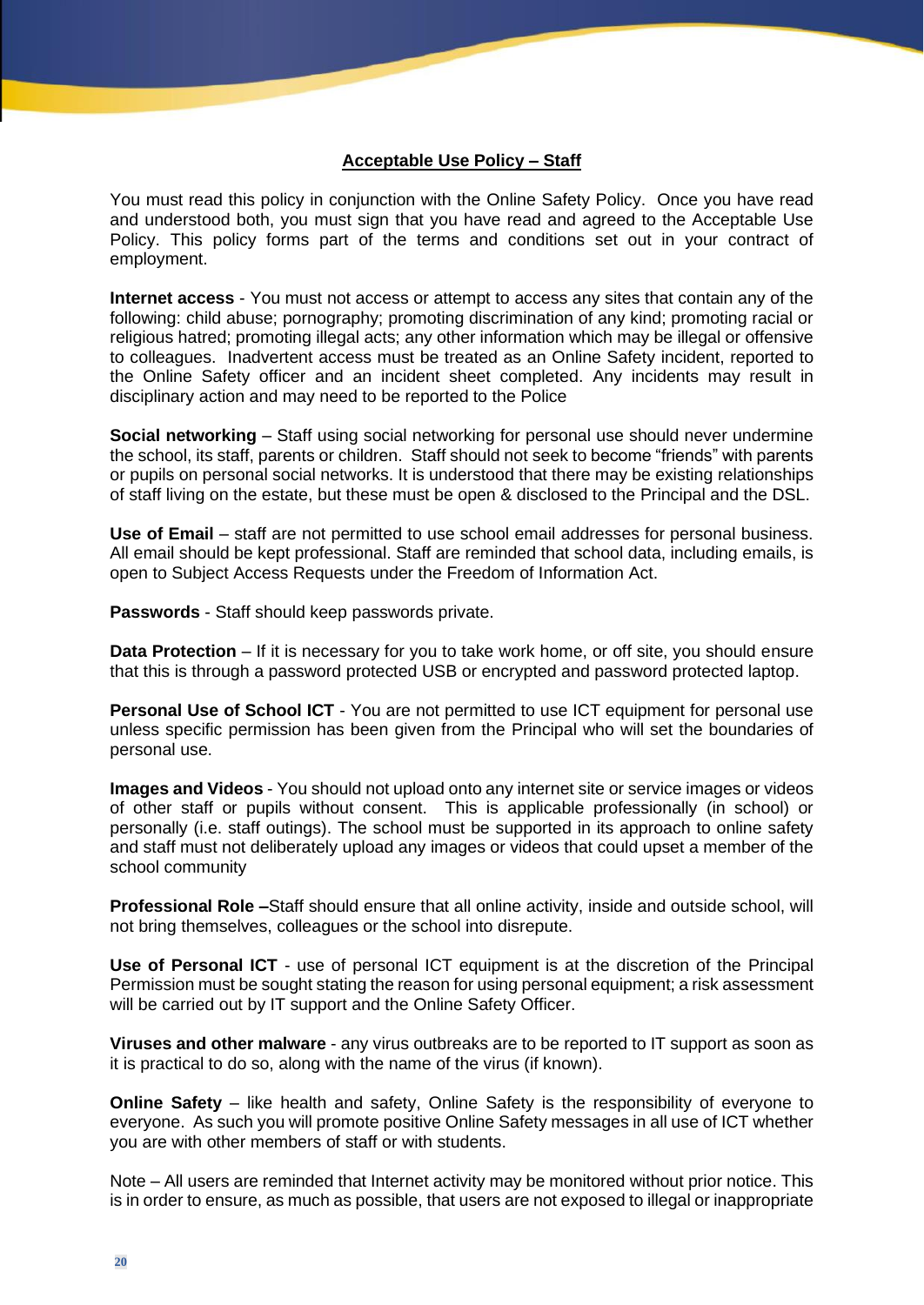websites, and to ensure, as much as possible, that users do not actively seek access to illegal or inappropriate websites.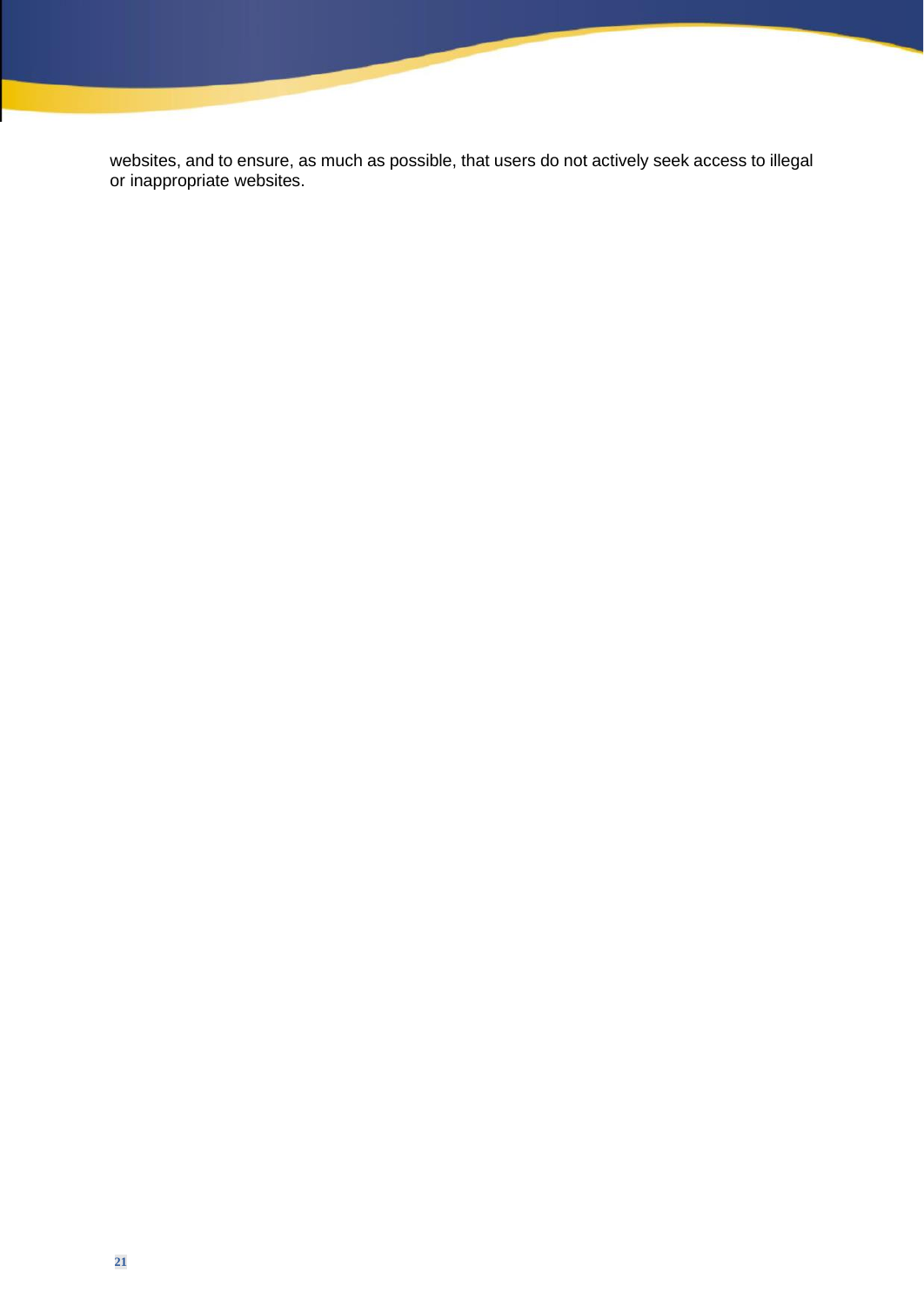# **ONLINE SAFETY / ACCEPTABLE USE POLICY**

# **I have read and agree to adhere to the terms of the Acceptable Use Policy**

| <b>Date</b> | <b>Name</b> | <b>Signature</b> |
|-------------|-------------|------------------|
|             |             |                  |
|             |             |                  |
|             |             |                  |
|             |             |                  |
|             |             |                  |
|             |             |                  |
|             |             |                  |
|             |             |                  |
|             |             |                  |
|             |             |                  |
|             |             |                  |
|             |             |                  |
|             |             |                  |
|             |             |                  |
|             |             |                  |
|             |             |                  |
|             |             |                  |
|             |             |                  |
|             |             |                  |
|             |             |                  |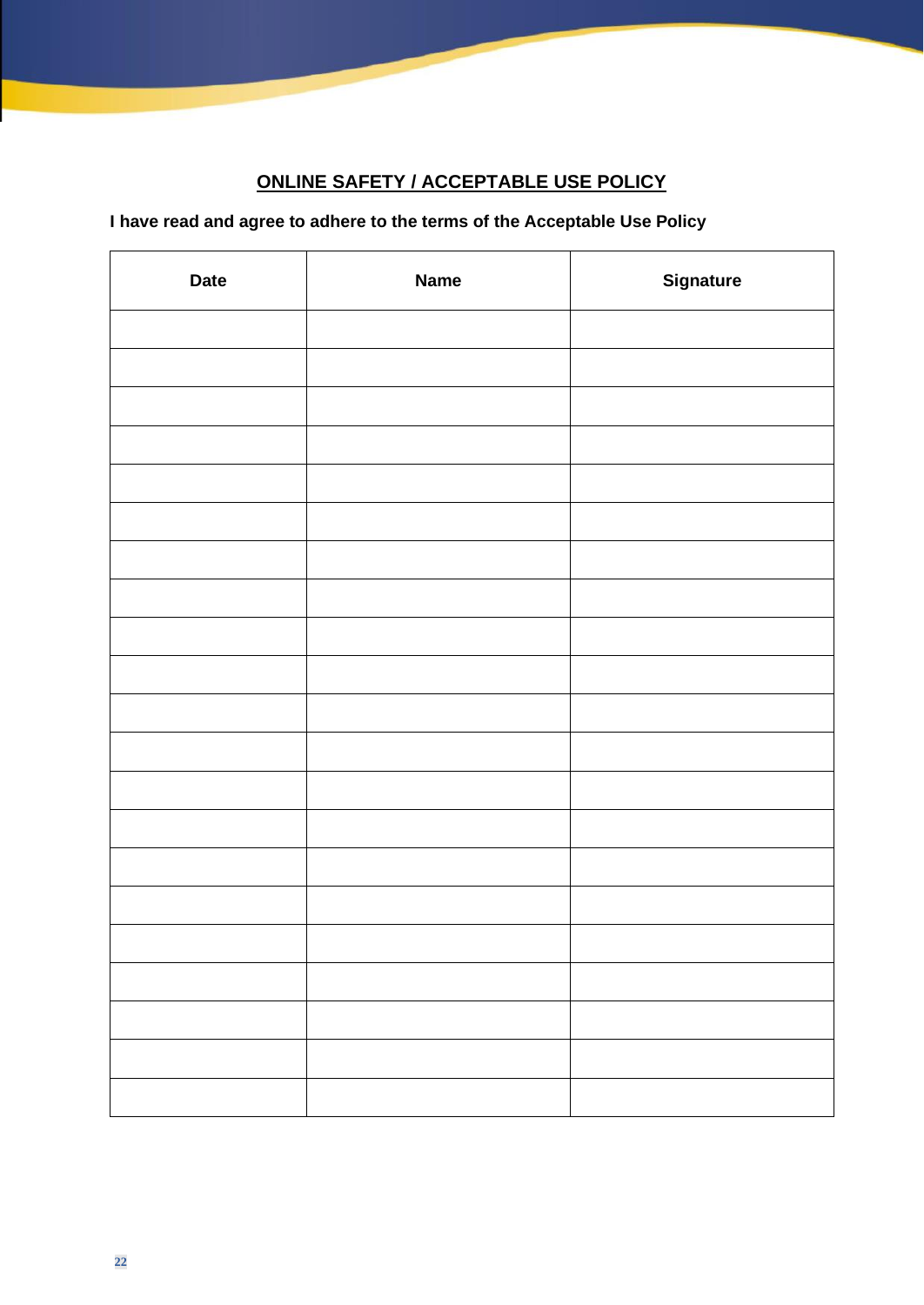## **Acceptable Use Policy Our Charter of Online Behaviour**

#### **Note: All Internet and email activity is subject to monitoring**

**I** will – only use the school ICT for schoolwork that the teacher has asked me to do.

**I will** – avoid looking for, or showing other people, things that may be upsetting.

**I will** – show respect for the work that other people have done.

**I will** – only use other people's work or pictures if I have permission to do so.

**I** will – treat the ICT equipment carefully and respectfully; if I accidentally damage something I will tell my teacher.

**I will** – only use my username to log on.

**I will** – keep my personal information private and not share it online with anyone.

**I will** – not download anything from the Internet unless my teacher has asked me to.

**I will** – let my teacher know if anybody asks me for personal information.

**I will** – let my teacher know if anybody says or does anything to me that is hurtful or upsets me.

**I** will – be respectful to everybody online; I will treat everybody the way that I want to be treated.

**I** will – practise online safety at all times, and will inform an adult if I see or hear anything upsetting online.

**I understand** – that some people on the Internet are not who they say they are, and some people can be nasty. I will tell my teacher if I am ever concerned in school, or tell my parents if I am at home.

**I understand** – that these rules are important for my safety and that I will only be allowed Internet access if I follow thes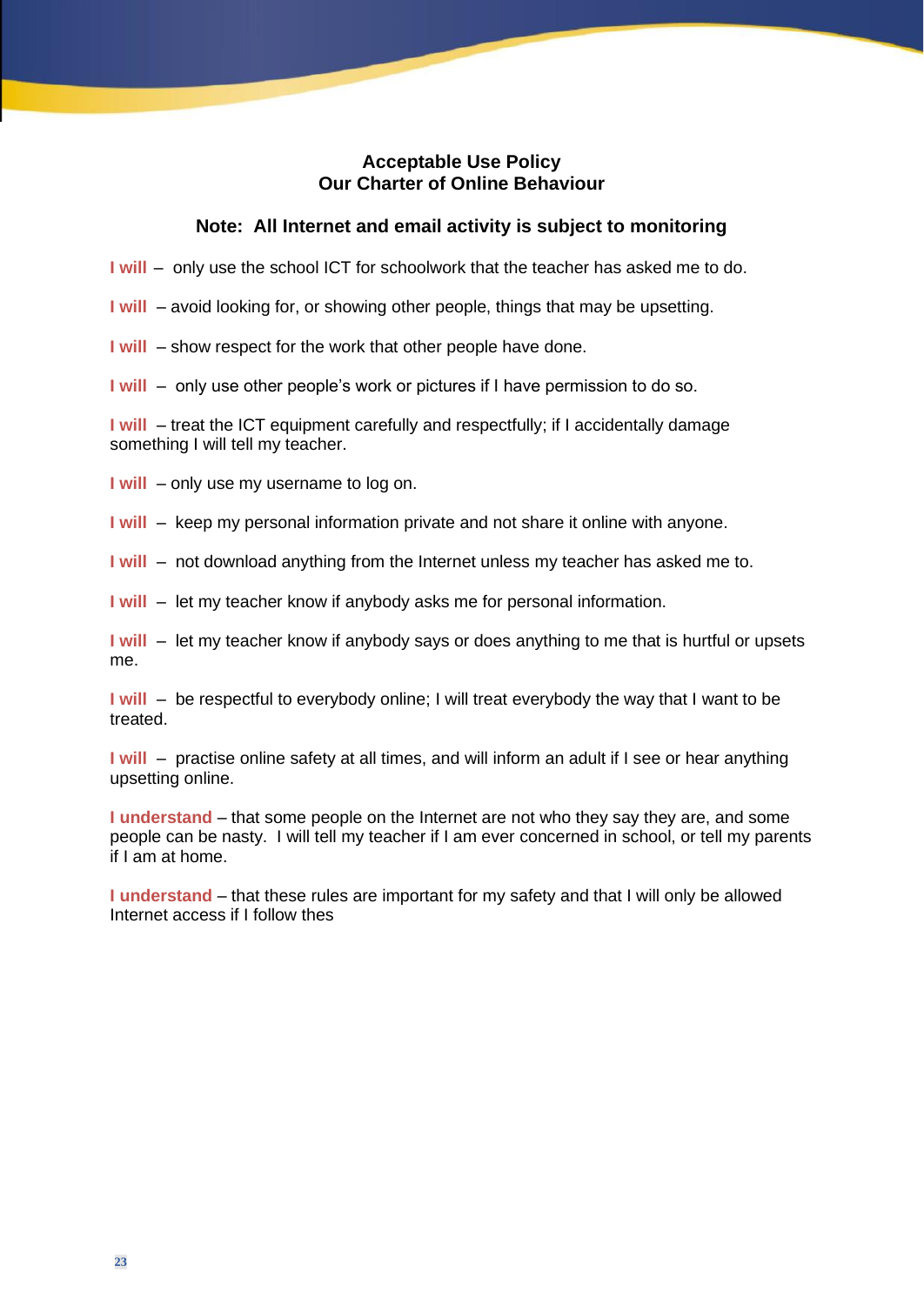# **Preston Hedge's Academy Trust** Filtering Change Log

| Website/Category | Date | Requested | Reason for | Authorised | Date          |
|------------------|------|-----------|------------|------------|---------------|
|                  |      | by        | change     | by         | for<br>Review |
|                  |      |           |            |            |               |
|                  |      |           |            |            |               |
|                  |      |           |            |            |               |
|                  |      |           |            |            |               |
|                  |      |           |            |            |               |
|                  |      |           |            |            |               |
|                  |      |           |            |            |               |
|                  |      |           |            |            |               |
|                  |      |           |            |            |               |
|                  |      |           |            |            |               |
|                  |      |           |            |            |               |
|                  |      |           |            |            |               |
|                  |      |           |            |            |               |
|                  |      |           |            |            |               |
|                  |      |           |            |            |               |
|                  |      |           |            |            |               |
|                  |      |           |            |            |               |
|                  |      |           |            |            |               |
|                  |      |           |            |            |               |
|                  |      |           |            |            |               |
|                  |      |           |            |            |               |
|                  |      |           |            |            |               |
|                  |      |           |            |            |               |
|                  |      |           |            |            |               |
|                  |      |           |            |            |               |
|                  |      |           |            |            |               |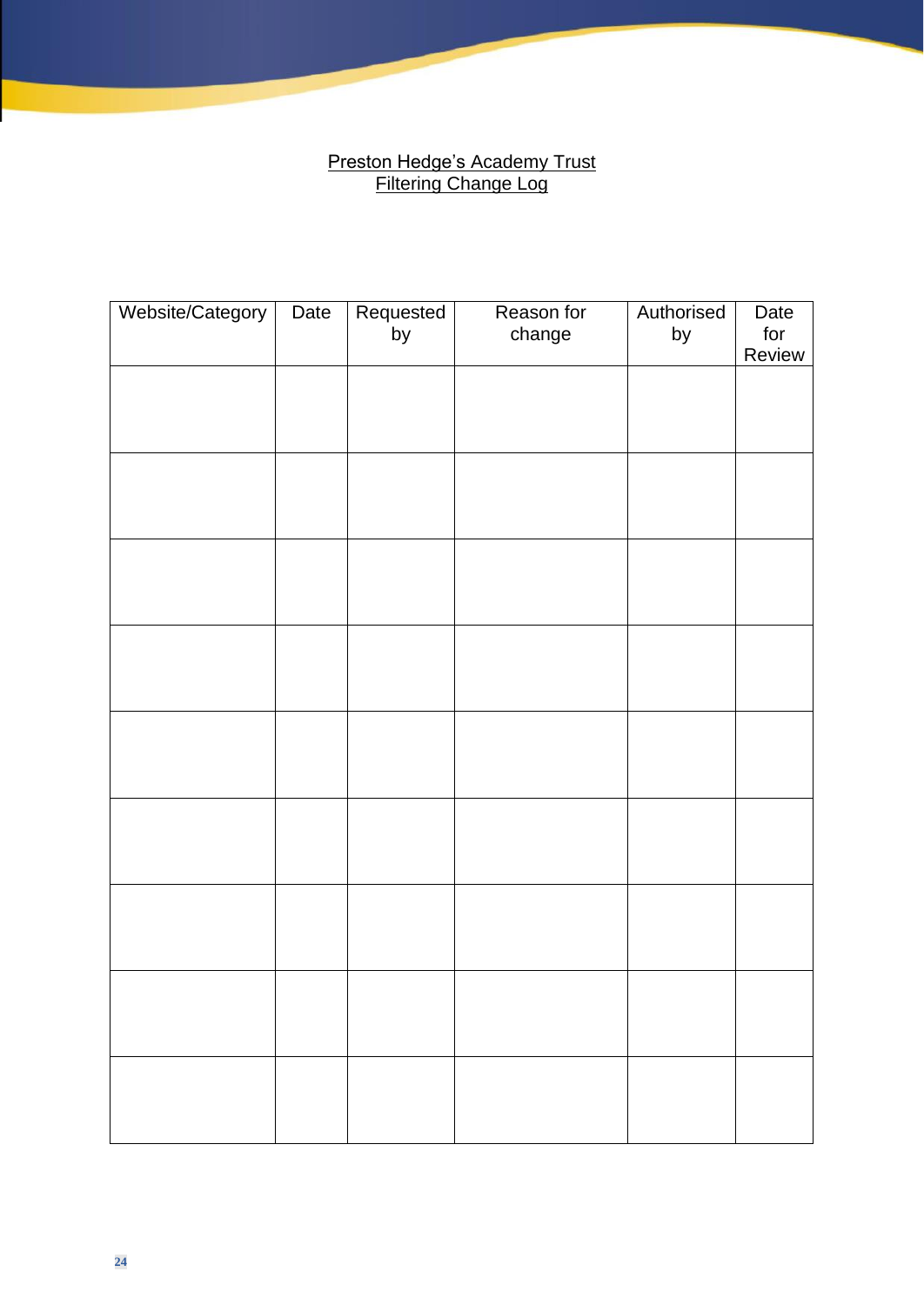# **Twitter Appendix to Online Safety Policy – January 2022**

Preston Hedge's Academy Trust intends to use Twitter to inform parents of events as a 'broadcast service'.

A broadcast service is a one-way communication method in order to share school information with the wider school community. No persons will be "followed" or "friended" on these services and as such no two-way, private communication will take place.

No full names, or other details, of pupils will be 'tweeted', and parents will sign a disclosure form in order to allow photos of their child to be uploaded. The Principal / or a delegated senior member of staff will regularly check images for unauthorised pupil pictures.

Staff will not use personal Twitter accounts to follow any of the academies within the Trust, comment on the school broadcast, or engage in two way dialogue with pupils or parents using Twitter.

Twitter has been risk-assessed by the Online Safety Lead, and has been determined as a low risk when used as a broadcast service.

# **Facebook Appendix to Online Safety Policy – January 2022**

In these challenging times of pupil numbers and teacher recruitment, Preston Hedge's Academy Trust has made the decision to allow schools to set up a school Facebook account. This is intended to be used to market the school (for engaging with potential new pupils and to share events) and recruit staff.

This is intended to be a one-way communication method. No persons will be "followed" or "friended" on these services and as such no two-way, private communication will take place.

The Principal / or a delegated senior member of staff or office, will be the only adults allowed to upload information or recruitment advertisements to Facebook. Only prior agreed marketing images of pupils will be used, with parents having signed a disclosure form in order to allow photos of their child to be used in this way..

Facebook has been risk-assessed by the Online Safety Lead, and has been determined as a low risk when used for these purposes.

# **Instagram Appendix to Online Safety Policy – January 2022**

To promote the marketing of the schools in our Trust on social media, Instagram can be used to reach a wider audience. Instagram can be used to market the school to potential families, share events and recruitment vacancies. This will be a one-way communication tool and the Instagram page will not be used to follow other people, or private message. The engagement will be solely to promote the school effectively on social media.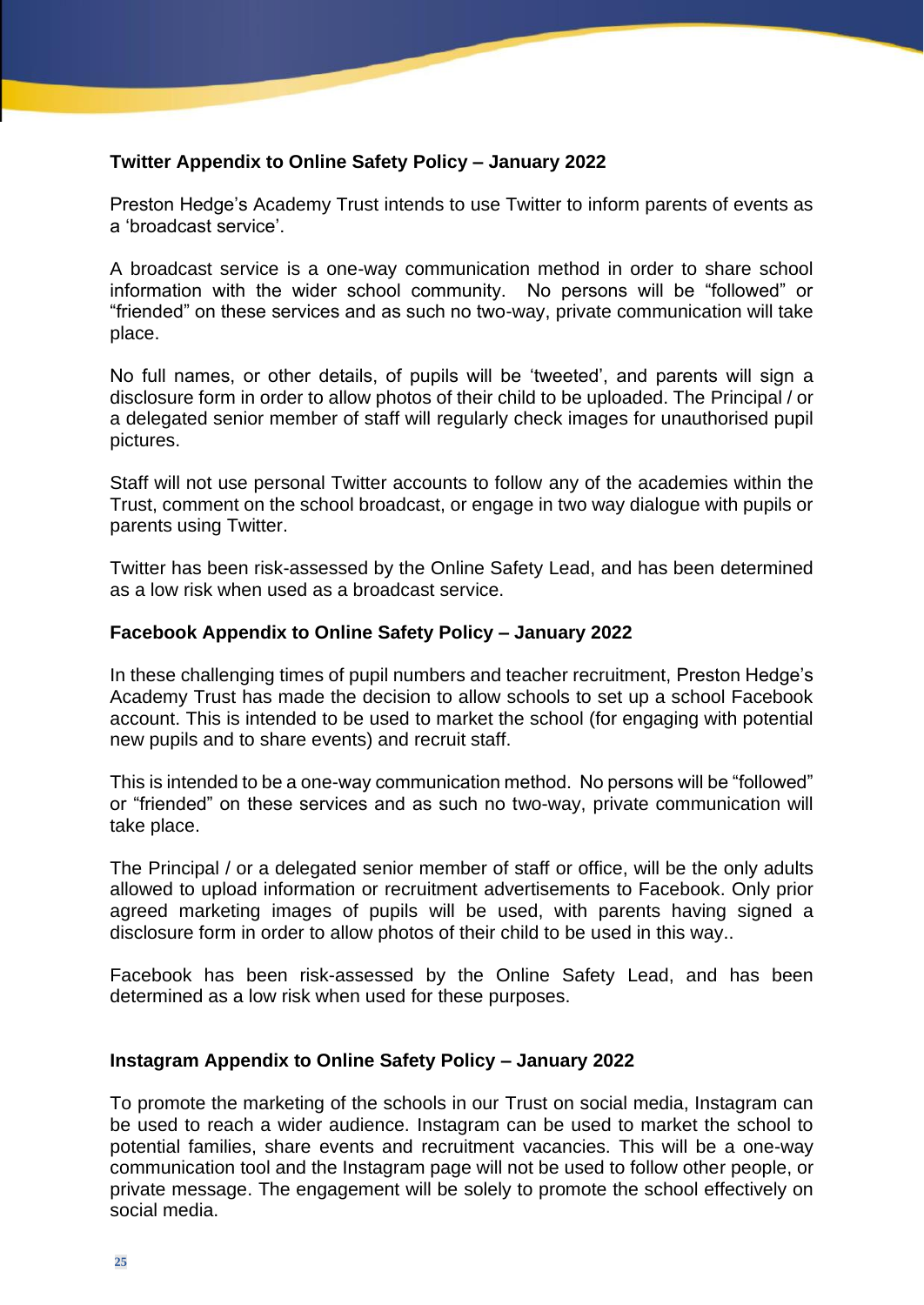The Principal / or a delegated senior member of staff or office will be the only adults allowed to upload images and information on Instagram. For images of children to be used on Instagram, parents must have signed consent that they are happy for their child's photo to be shared on this platform.

Following completion of a risk assessment, Instagram has been determined as low risk when used for the above purposes.

# **Seesaw - Remote Learning Appendix to Online Safety Policy – January 2022**

In response to Covid-19, it is an expectation that all learning can be accessed remotely. The following software are utilised by some or all schools in the Trust.

### Seesaw

Seesaw is a program that enables pupils to download work, upload responses and engage in dialogue with teachers.

Children and staff have all been trained on how to use this. To ensure that children remain only able to communicate safely with their teacher, the ability for children to comment on each other's work is disabled on the child's account. Each child is giving their own QR code to enable access to only their account. Furthermore, it does not provide 'live feed' video calling, so it is not possible for a situation to occur where a non-school member can gain access and have a real time conversation with pupils. It therefore has been risk assessed as a low risk.

If an event arises where a child has used the comments section inappropriately, the school's response will follow the Behavior and Fundamental Values Policy processes. If an event arises where a member of staff has used the comments section inappropriately, the school's response will follow staff disciplinary procedures.

# **Zoom – Remote Learning Appendix to Online Safety Policy – January 2022**

To enable pupils to take part in real-time learning when they are isolating, some of the schools use Zoom as a virtual learning space. This enables the children to take part in the lesson that is happening on the school site and continue their education.

When Zoom is used, access to the virtual meeting room is password protected, and only pupils who have access to this password are able to be admitted. Teachers hold a 'waiting room' so that they can ensure that they only let appropriate people gain admittance.

As with all remote learning, schools expectations are that those interacting virtually follow the Behaviour and Fundamental Values Policy. If any incident occurs that breaches this, or the staff code of conduct, the school's response will follow the steps outlined in those policies.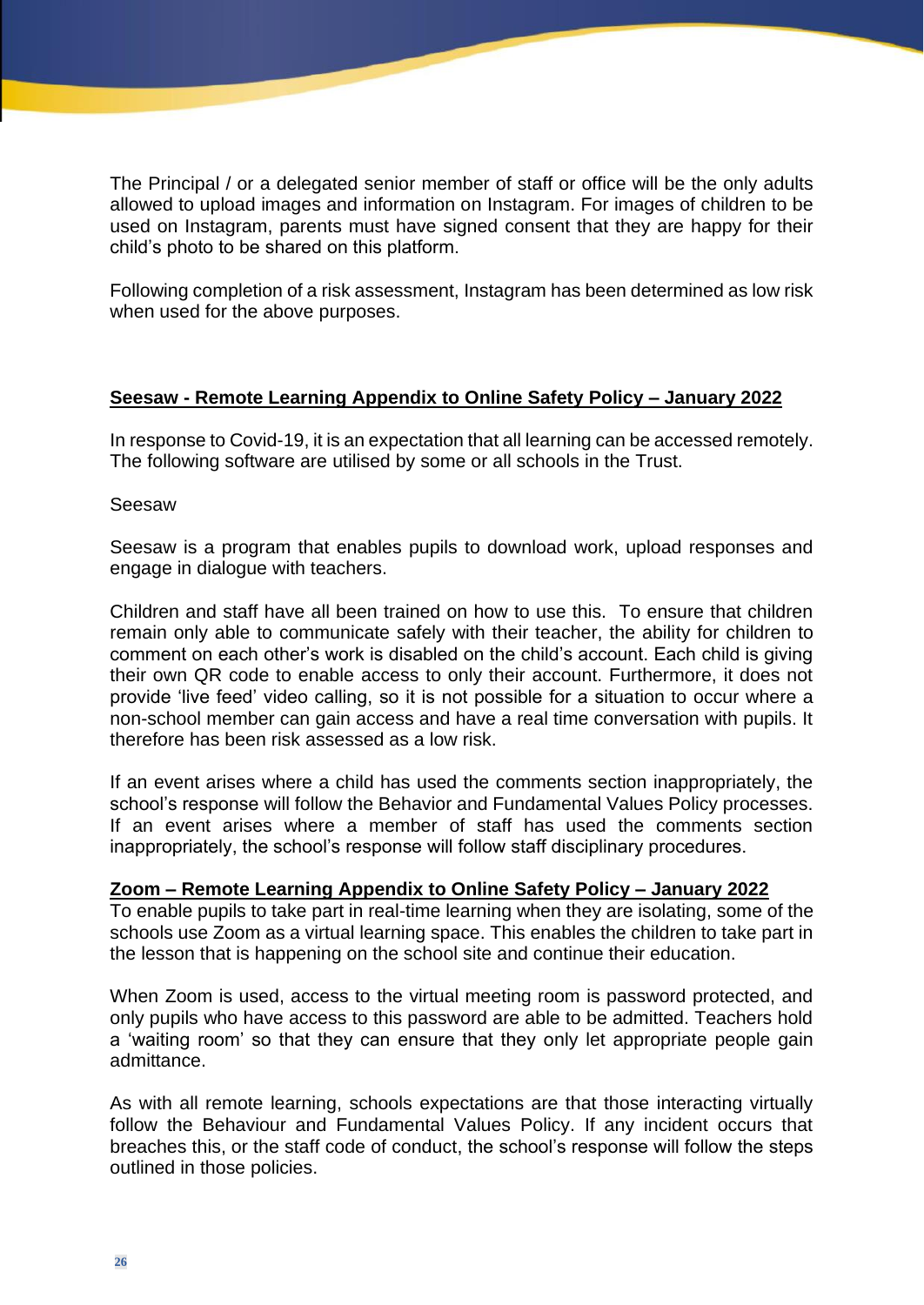## **Google Classroom – Remote Learning Appendix to Online Safety Policy – January 2022**

Google Workspace (of which Google Classroom is a part) implement appropriate technical and organisational measures, in accordance with GDPR, to protect personal data Google Classroom is a platform that incorporates Google's core products (Google Docs, Sheets, Slides, Drive, etc.) so students can access everything they need for learning through technology, including homework assignments, group projects, and various files that are sent securely by the authorised teacher(s).

Each child is invited to their class's Google Classroom through their secure, individualised Google login details. This provides access to only their class's Google Classroom platform and provides access to Google Workspace for Education (Google Docs, Sheets, Slides, Drive etc.).

Once the child has joined a class, they can use all the features the teacher has enabled for that class, including class schedules, assignments, and announcements. The platform also allows for comments to be posted which are used to ask specific questions that are often used to assist with homework assignments and for teachers to provide feedback on homework.

Comments left on a child's assigned work are only visible for that user and the authorised teacher. Comments left on the general assignment overview are visible to all. Each authorised teacher will receive email notifications if there are any changes to the Google Classroom stream or a comment has been made on an assignment. To remove authorisation, a request must be made to the school Google Classroom admin, or the school's IT provider (Sweethaven).

Account creation and deletion is completed through the ticket process provided by Sweethaven. The login details are passed on to the child through a physical letter that has their, and only their, login details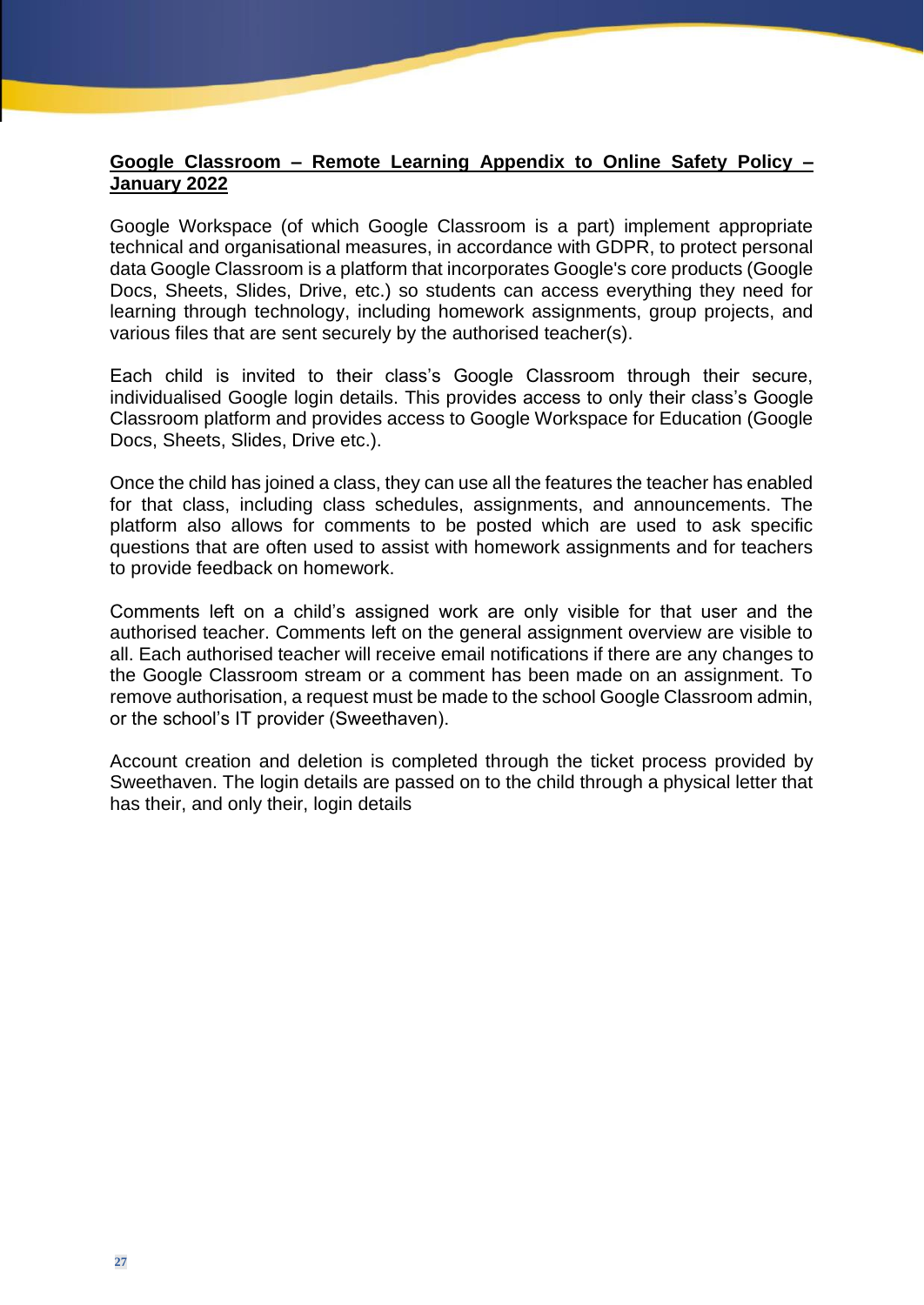# **ICT Risk Assessment Log**

The school uses ICT auditing to establish if the Online Safety policy is adequate and the implementation is appropriate.

**DISCLAIMER: The school will take all reasonable precaution to ensure that users access only appropriate material. However, due to the internet and social media being so vast, it is not possible to guarantee that access to undesirable material will never occur. The school cannot accept liability for the material accessed, or any consequence resulting from the internet use. Risk is shown from 1 (low) to 5 (High) on the basis of the likelihood of this happening and the impact it would have. These are then multiplied to give a risk score.**

| <b>Score</b> | Risk<br><b>Description</b> | <b>Action</b><br><b>Requirements</b>                                                              |
|--------------|----------------------------|---------------------------------------------------------------------------------------------------|
| $15 - 20$    | <b>High Risk</b>           | Risk will be<br>actively managed<br>with control<br>measures                                      |
| $6 - 12$     | <b>Medium Risk</b>         | Take appropriate<br>action to reduce<br>risk if possible                                          |
| 5 and below  | <b>Low Risk</b>            | Risk to be<br>removed from<br>the risk register,<br>activity<br>monitored incase<br>of escalation |

| No.            | <b>Activity</b>      | <b>Risk</b>                                           | Likelihood     | <b>Impact</b> | <b>Risk</b> | Owner                                                              |
|----------------|----------------------|-------------------------------------------------------|----------------|---------------|-------------|--------------------------------------------------------------------|
| $\mathbf{1}$ . | Internet<br>browsing | Access to inappropriate/illegal content -<br>staff    | 2              | 5             | 10          | Online Safety<br>Lead<br><b>IT Support</b><br>Safeguarding<br>Team |
| 2.             | Internet<br>browsing | Access to inappropriate/illegal content -<br>students | $\overline{2}$ | 3             | 8           | Online Safety<br>Lead<br><b>IT Support</b><br>Safeguarding<br>Team |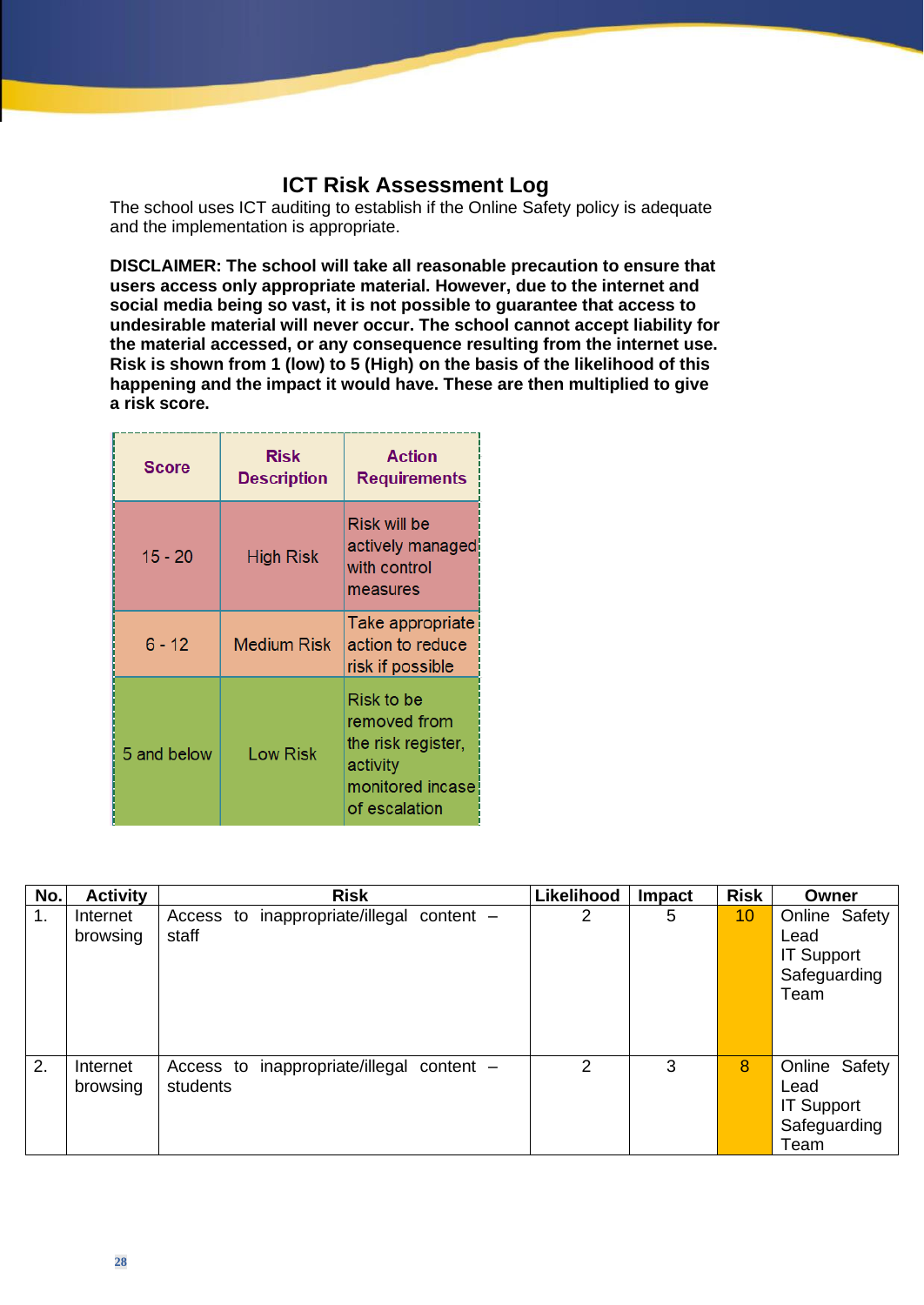| 3. | Twitter  | Photos of children in public view without<br>parental approval $-$ this is a low risk as<br>parents will sign a disclosure form and all<br>uploads will be approved by PW or<br>designated senior member of staff                                                                          | 2             | 3 | 6 | Principal        |
|----|----------|--------------------------------------------------------------------------------------------------------------------------------------------------------------------------------------------------------------------------------------------------------------------------------------------|---------------|---|---|------------------|
| 4. | Twitter  | Data Protection rights infringed – low risk as<br>no full names of pupils or other details will<br>be used online. Designated senior member<br>of staff to upload any tweets.                                                                                                              | 2             | 3 | 6 | Principal        |
| 5. | Facebook | Photos of children in public view without<br>parental approval - this is a low risk as parents<br>will sign a disclosure form and all uploads will<br>be approved by PW or designated senior<br>member of staff                                                                            | $\mathcal{L}$ | 3 | 6 | Principal        |
| 6. | Facebook | Inappropriate comments made by parents. This<br>is a higher risk as comments on business pages<br>cannot be disabled. However such comments<br>can be deleted,. Furthermore adding the list of<br>blocked words (see final appendix) will block<br>almost all possible comments available. | 3             | 3 | 9 | <b>Principal</b> |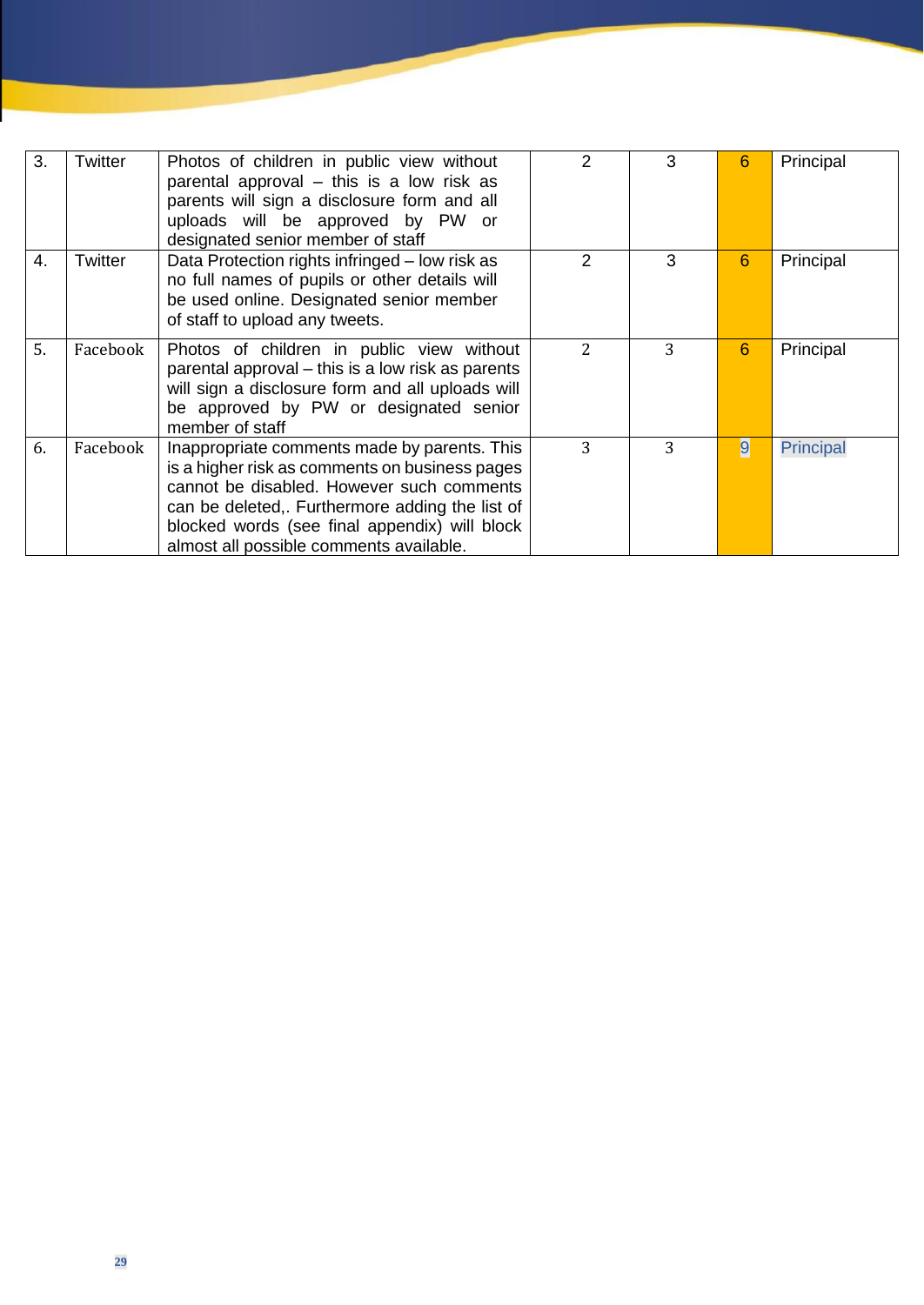Appendix – List of words to block comments on Facebook:

a, able, about, above, across, act, action, actually, add, addition, adjective, afraid, Africa, after, again, against, age, ago, agreed, ahead, air, all, allow, almost, alone, along, already, also, although, always, am, America, among, amount, an, and, angle, animal, another, answer, any, anything, appear, apple, are, area, arms, army, around, arrived, art, as, ask, at, away, baby, back, bad, ball, bank, base, be, bear, beat, beautiful, became, because, become, bed, been, before, began, begin, behind, being, believe, bell, belong, below, beside, best, better, between, big, bill, birds, bit, black, block, blood, blow, blue, board, boat, body, bones, book, born, both, bottom, bought, box, boy, branches, break, bright, bring, British, broken, brother, brought, brown, build, building, built, burning, business, but, buy, by, call, came, can, can't, cannot, capital, captain, car, care, carefully, carry, case, cat, catch, cattle, caught, cause, cells, center, cents, century, certain, chance, change, chart, check, chief, child, children, choose, church, circle, city, class, clean, clear, climbed, close, clothes, cloud, coast, cold, color, column, come, common, company, compare, complete, compound, conditions, consider, consonant, contain, continued, control, cook, cool, copy, corn, corner, correct, cost, cotton, could, couldn't, count, country, course, covered, cows, create, cried, crops, cross, crowd, current, cut, dance, dark, day, dead, deal, death, decided, decimal, deep, describe, desert, design, details, determine, developed, dictionary, did, didn't, died, difference, different, difficult, direct, direction, discovered, distance, divided, division, do, doctor, does, doesn't, dog, dollars, don't, done, door, down, draw, drawing, dress, drive, drop, dry, during, each, early, ears, earth, east, easy, eat, edge, effect, eggs, eight, either, electric, elements, else, end, energy, engine, England, English, enjoy, enough, entered, entire, equal, equation, especially, Europe, even, evening, ever, every, everyone, everything, exactly, example, except, exciting, exercise, expect, experience, experiment, explain, express, eye, face, fact, factories, factors, fair, fall, family, famous, far, farm, farmers, fast, father, fear, feel, feeling, feet, fell, felt, few, field, fig, fight, figure, filled, finally, find, fine, fingers, finished, fire, first, fish, fit, five, flat, floor, flow, flowers, fly, follow, food, foot, for, force, forest, form, forward, found, four, fraction, France, free, French, fresh, friends, from, front, fruit, full, fun, game, garden, gas, gave, general, get, girl, give, glass, go, God, gold, gone, good, got, government, grass, great, Greek, green, grew, ground, group, grow, guess, gun, had, hair, halt, hand, happened, happy, hard, has, hat, have, he, head, hear, heard, heart, heat, heavy, held, help, her, here, high, hill, him, himself, his, history, hit, hold, hole, home, hope, horse, hot, hours, house, how, however, huge, human, hundred, hunting, I, I'll, ice, idea, if, important, in, inches, include, increase, Indian, indicate, industry, information, insects, inside, instead, instruments, interest, interesting, into, iron, is, island, isn't, it, it's, its, itself, Japanese, job, joined, jumped, just, keep, kept, key, killed, kind, king, knew, know, known, lady, lake, land, language, large, last, later, laughed, law, lay, lead, learn, least, leave, led, left, legs, length, less, let, let's, letter, level, lie, life, lifted, light, like, line, list, listen, little, live, located, long, look, lost, lot, loud, love, low, machine, made, main, major, make, man, many, map, march, mark, match, material, matter, may, maybe, me, mean, measure, meat, meet, melody, members, men, metal, method, middle, might, mile, milk, million, mind, mine, minutes, miss, modern, molecules, moment, money, months, moon, more, morning, most, mother, mountain, mouth, move, movement, much, music, must, my, name, nation, natural, near, necessary, need, never, new, next, night, no, nor, north, northern, nose, not, note, nothing, notice, noun, now, number, numeral, object, observe, ocean, of, off, office, often, oh, oil, old, on, once, one, only, open, opposite, or, order, other, our, out, outside, over, own, oxygen, page, paint, pair, paper, paragraph, park, part, particular, party, passed, past, pattern, pay, people, per, perhaps, period, person, phrase, picked, picture, piece, place, plains, plan, plane, planets, plant, play, please, plural, poem, point, pole, poor, position, possible, pounds, power, practice,